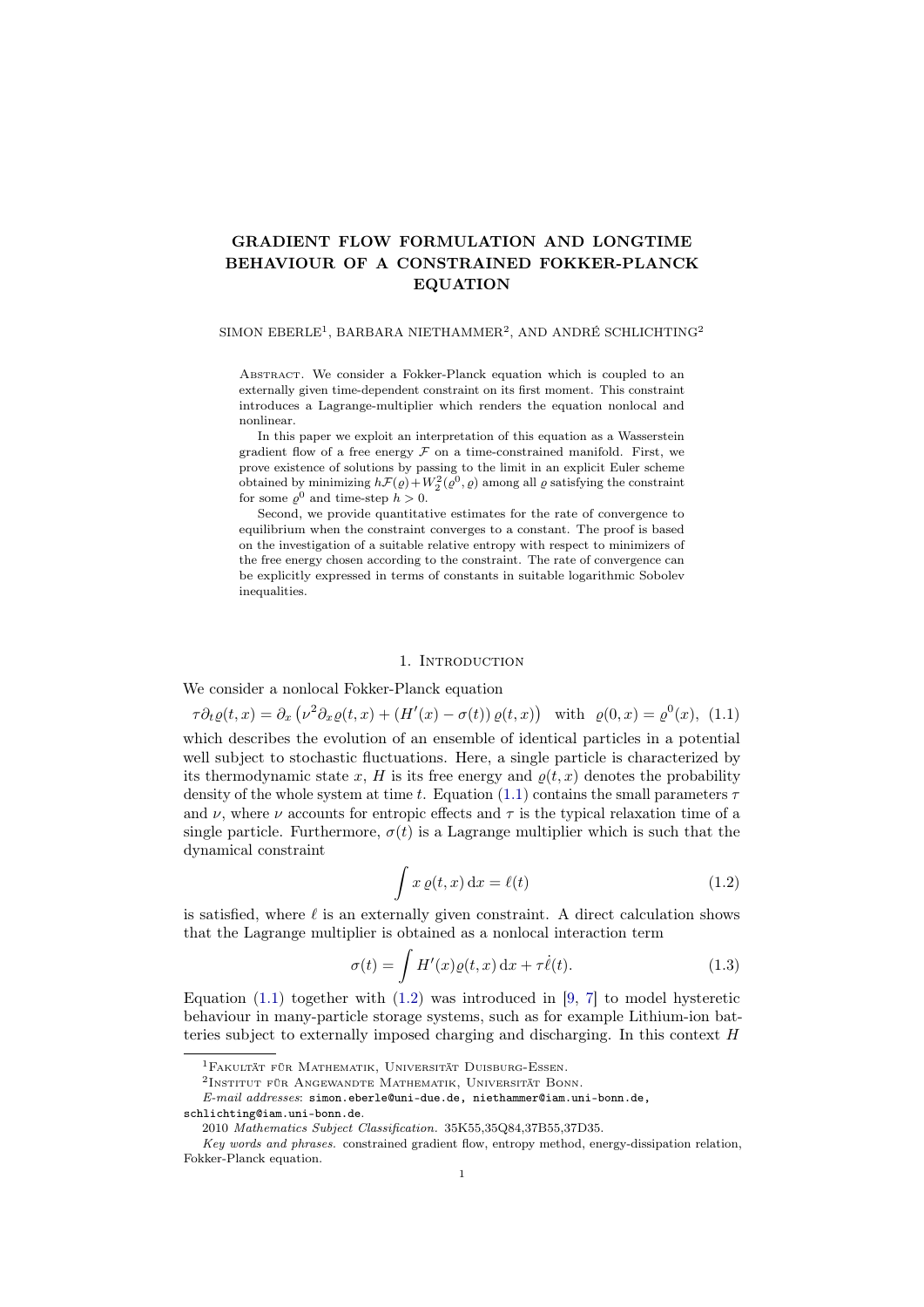is typically nonconvex which gives rise to nontrivial dynamics that are studied in various scaling regimes in [\[13,](#page-24-2) [14\]](#page-24-3).

System [\(1.1\)](#page-0-0) has a free energy, which is also essential in the modeling and its thermodynamic derivation [\[9,](#page-24-0) [7\]](#page-24-1), consisting of an entropy and a potential energy

$$
\mathcal{F}(\varrho) = \nu^2 \int \varrho(x) \log \varrho(x) dx + \int H(x) \varrho(x) dx + \log Z_0.
$$
 (1.4)

Here we added a constant  $Z_0 := \int \exp\left(-\frac{H(x)}{\nu^2}\right) dx$  to make  $\mathcal{F}(\varrho)$  nonnegative. By differentiating the free energy along the solution to  $(1.1)$ ,  $(1.2)$ , one obtains a second law of thermodynamics for open systems, that is

<span id="page-1-2"></span><span id="page-1-1"></span><span id="page-1-0"></span>
$$
\frac{\mathrm{d}}{\mathrm{d}t}\mathcal{F}(\varrho(t)) = -\mathcal{D}(\varrho(t), \sigma(t)) + \tau \,\sigma(t)\,\dot{\ell}(t),\tag{1.5}
$$

where the nonnegative dissipation  $\mathcal D$  is defined by

$$
\mathcal{D}(\varrho(t), \sigma(t)) := \int |\partial_x (\nu^2 \log \varrho(t, x) + H'(x) - \sigma(t))|^2 \varrho(t, x) \, \mathrm{d}x. \tag{1.6}
$$

If  $\ell = 0$  the identity [\(1.5\)](#page-1-0) is characteristic for systems possessing a gradient flow structure and very useful in the investigation of the long-time behaviour of solutions, since it shows that  $\mathcal F$  is a Lyapunov function. Motivated by this feature, the goal of this paper is two-fold. First we will develop an existence theory for  $(1.1),(1.2)$  $(1.1),(1.2)$  $(1.1),(1.2)$  based on an underlying gradient flow formulation. Second, we will provide quantitative estimates of the rate of convergence of solutions to equilibrium in case that  $\ell(t) \to \ell^*$ as  $t \to \infty$ .

We now give a brief overview of the corresponding results.

The first part of this paper on the gradient flow formulation is inspired by the seminal paper [\[15\]](#page-24-4), presenting an interpretation of a linear Fokker-Planck equation as a gradient flow of the free energy  $\mathcal F$  in the space of probability densities with finite second moment endowed with the Wasserstein metric and subject to the physically accurate free energy functional  $(1.4)$  (cf. also [\[2\]](#page-23-0)). This was the starting point of interpretations of more general nonlinear, nonlocal Fokker-Planck equations as Wasserstein gradient flows with respect to time-dependent energies, on constrained manifolds and even of none dissipative equations. A selection of works introducing certain constraints into gradient flows are [\[11,](#page-24-5) [6,](#page-24-6) [21\]](#page-24-7).

In our case, the equation has a time independent energy functional  $\mathcal{F}$ , however subject to a possibly time-dependent constraint [\(1.2\)](#page-0-1). Let us point out here, that such a setting raises the problem, that the constrained gradient cannot be simply defined as the projection onto the constrained manifold, since this could lead to a violation of the dynamical constraint. In Section [2,](#page-2-0) it is shown that a gradient flow with respect to a dynamical constraint needs a further restriction of the space of admissible tangential directions in order to match the dynamical constraint at all times. Then, among these admissible tangential directions, the one of steepest descent of the free energy is chosen.

This formal definition is complemented by proving rigorously in Section [3](#page-5-0) that [\(1.1\)](#page-0-0) can be obtained as Wasserstein gradient flow with dynamical constraint. To that aim we introduce time-discrete solutions obtained from an implicit time-discrete Euler scheme. In the setting of geometric flows, the scheme was first introduced in [\[17,](#page-24-8) [18\]](#page-24-9) and in the setting of Fokker-Planck equations it goes back to [\[15\]](#page-24-4). Then, equation [\(1.1\)](#page-0-0) is obtained by passing to the limit in the time step of the discrete scheme. In addition, this provides an alternative well-posedness result to [\[14,](#page-24-3) Lemma 1] that is based on a fixed point argument. Let us also note, that well-posedness in the case of compact state space is also obtained in [\[8\]](#page-24-10).

In the second part of this paper, Section [4,](#page-15-0) we prove a quantitative long-time result under the assumption that  $\ell(t) \to \ell^* \in \mathbb{R}$  for  $t \to \infty$ . In order to identify the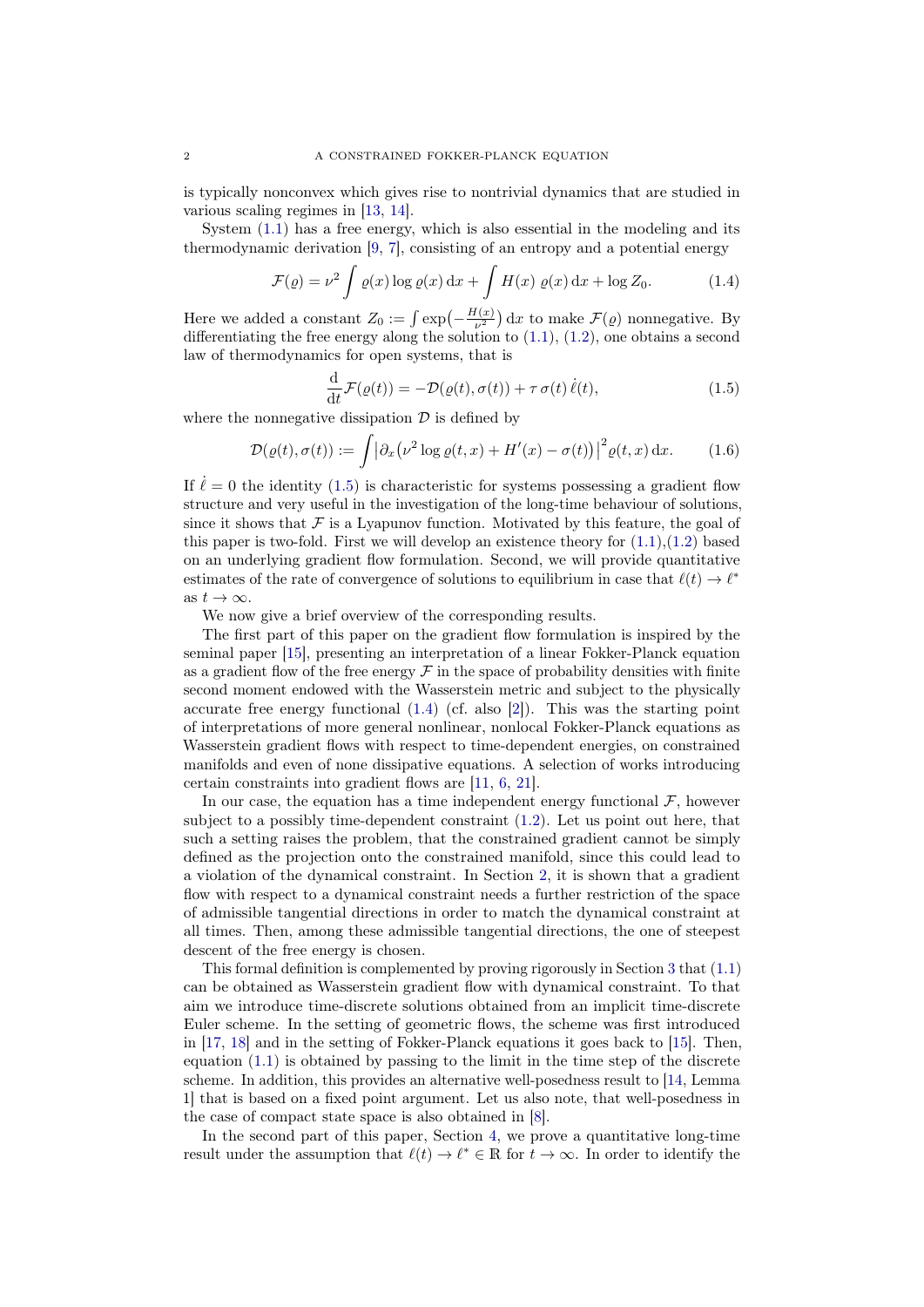internal time-scale of the system we set from now on  $\tau = 1$ . The main difficulty in the investigation of the long-time behaviour is that due to the external constraint [\(1.2\)](#page-0-1) the system is not thermodynamically closed, that is the free energy [\(1.4\)](#page-1-1) is not strictly decreasing but satisfied the energy-dissipation identity [\(1.5\)](#page-1-0). The key idea in the analysis is to introduce a suitable comparison state  $\gamma_{\lambda(\ell)}$  parametrized by the constraint  $\ell$  with the help of some convenient reparametrization  $\lambda : \mathbb{R} \to \mathbb{R}$ . This state is characterized by the constrained minimization of the free energy [\(1.4\)](#page-1-1) among all states satisfying  $(1.2)$  (cf. Proposition [4.2\)](#page-15-1). Then, we are able to establish for the relative entropy with respect to this state, defined by

<span id="page-2-5"></span>
$$
\mathcal{H}(\varrho|\gamma_{\lambda(\ell)}) := \int \varrho(x) \log \frac{\varrho(x)}{\gamma_{\lambda(\ell)}(x)} dx, \tag{1.7}
$$

a differential inequality which implies a quantitative convergence to the equilibrium state. The constant in this differential estimate is characterized by the constant in a suitable logarithmic Sobolev inequality.

Since the relative entropy dominates the  $L^1$ -norm, we are able to show, provided  $\ell \to \ell^*$  sufficiently fast, that there exists  $C < \infty$  depending on the initial value and the convergence assumption on  $\ell$  as well as a  $c > 0$  depending on the constant in the logarithmic Sobolev inequalities such that (cf. Theorem [4.8](#page-19-0) and Corollaries [4.10](#page-20-0) and [4.13\)](#page-21-0)

<span id="page-2-1"></span>
$$
|\sigma(t) - \lambda(\ell^*)| + \int |\varrho(t) - \gamma_{\lambda(\ell^*)}| \, dx \le Ce^{-ct}.
$$
 (1.8)

Here, we can identify three possible internal time scales: In the *strictly convex* case, that is  $H''(x) \ge k > 0$  for all  $x \in \mathbb{R}$ , then c in [\(1.8\)](#page-2-1) can be chosen as  $k/2$ . In the *unimodal* case where H has only one global minimum, then  $c = \tilde{c}/v^2$  for some  $\tilde{c} > 0$ that is independent of  $\nu$ . In the so-called *Kramers* case, where H has a multi-well structure, we obtain that  $c = \tilde{c}\nu^2 \exp(-\Delta H/\nu^2)$  is exponentially small in  $\nu$ . Here,  $\Delta H$  is a characteristic energy barrier of the system (cf. Section [4.3\)](#page-22-0). Moreover we show that for  $\ell^*$  outside of a certain regime and for sufficiently well-prepared initial data, the multi-well structure does not play a role in the dynamics and  $c = \tilde{c}/\nu^2$  for some  $\tilde{c} > 0$ .

#### 2. Constrained gradient flows

<span id="page-2-0"></span>2.1. Setting. Let M be the state manifold and  $\mathcal{F} : \mathcal{M} \to \mathbb{R}$  a smooth free energy function. Furthermore, M shall possess in each point  $u \in \mathcal{M}$  a tangent space  $T_u \mathcal{M}$ and on  $T_u\mathcal{M}$  a positive definite symmetric bilinear form  $g_u(\cdot, \cdot): T_u\mathcal{M} \times T_u\mathcal{M} \to \mathbb{R}$ . Then  $u : \mathbb{R}_+ \to \mathcal{M}$  is the gradient flow with respect to F if it solves

$$
g(\partial_t u, s) = -D\mathcal{F}(u) \cdot s \qquad \text{for all } s \in T_u M,
$$
\n(2.1)

where  $D\mathcal{F}(u) \cdot s$  denotes the first variation of  $\mathcal F$  at u in direction s.

Another formulation (cf. Mielke  $[20]$ ) uses the inverse of the metric  $g_u$  denoted by the *Onsager operator*  $K_u : T_u^* \mathcal{M} \to T_u \mathcal{M}$ , which is assumed to be a positive semidefinite linear operator. Then, the gradient flow of u with respect to  $\mathcal F$  is defined by

<span id="page-2-4"></span><span id="page-2-3"></span>
$$
\partial_t u = -K_u D \mathcal{F}(u). \tag{2.2}
$$

By the definition of the Onsager operator, the cotangent space is given as the preimage of the Onsager operator

 $\mathcal{T}_u^* \mathcal{M} := \{ v : \text{there exists } s \in T_u \mathcal{M} \text{ such that } K_u v = s \}.$ 

Then, any covector field  $v : \mathbb{R}_+ \to \mathcal{T}_u^* \mathcal{M}$  gives rise to a curve  $(u(t))_{t \geq 0}$  on  $\mathcal M$  by solving in a suitable sense

<span id="page-2-2"></span>
$$
\partial_t u(t) = K_{u(t)} v(t). \tag{2.3}
$$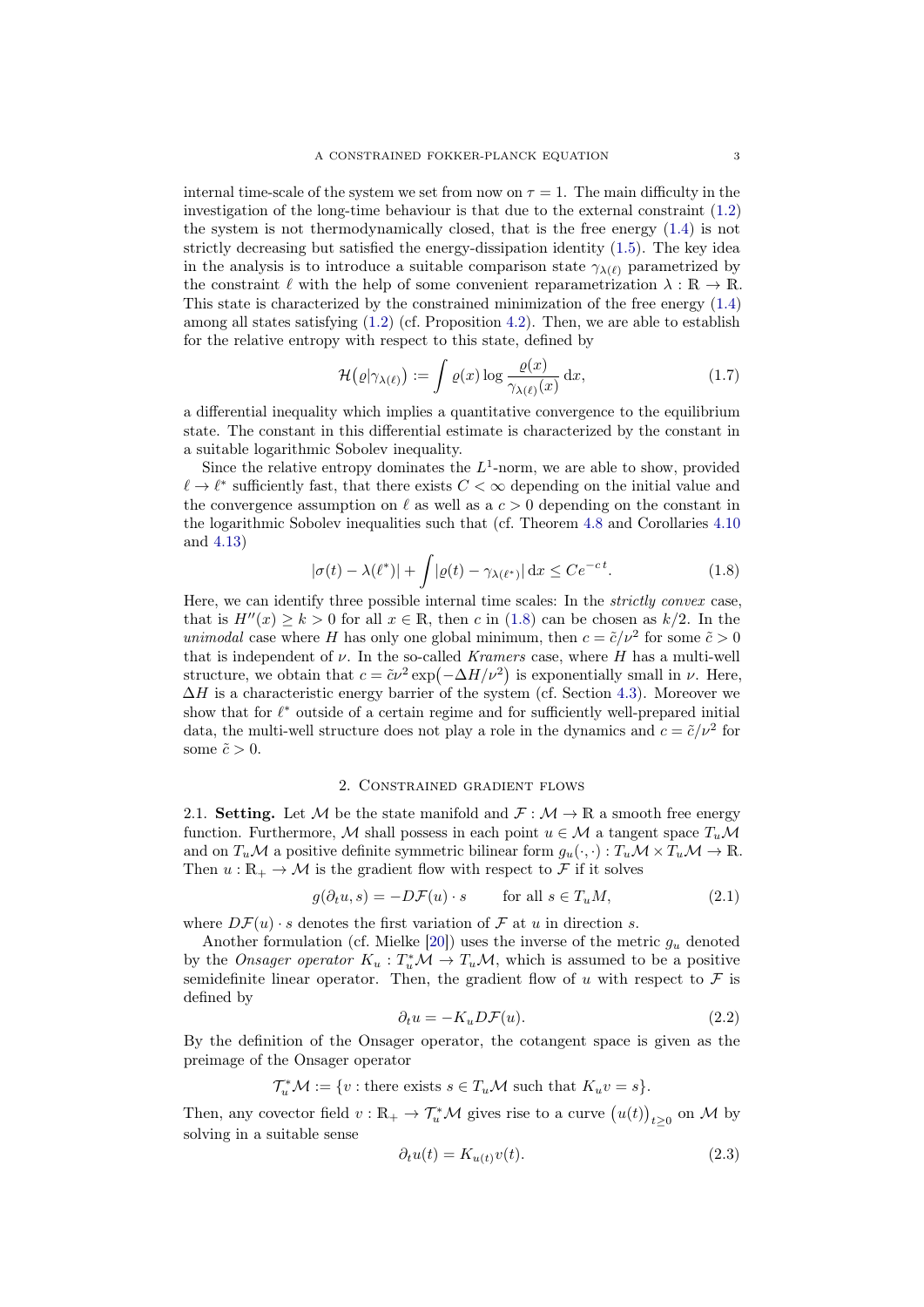We call this the continuity equation on  $M$ , since it respects possible conservation laws. For instance for  $\mathcal{M} = \mathcal{P}_2(\mathbb{R})$  the space of absolutely continuous probability measures with bounded second moment, we formally have  $\mathcal{T}_u \mathcal{M} = \{s : \int s = 0\}$  and  $K_u v = -\partial_x(u\partial_x v)$ . Hence, [\(2.3\)](#page-2-2) becomes the classical continuity equation on R:  $\partial_t u + \partial_x(u\partial_x v) = 0$  with driving potential field  $\partial_x v$ .

In the following, we often write the identities [\(2.1\)](#page-2-3) or [\(2.2\)](#page-2-4) as  $\partial_t u = -\nabla \mathcal{F}(u)$  and do not make the underlying metric respectively Onsager operator apparent in the notation. Moreover, we let  $|\nabla \mathcal{F}(u)|_u^2 := g_u(\nabla \mathcal{F}(u), \nabla \mathcal{F}(u)) = D\mathcal{F}(u) \cdot K_u D\mathcal{F}(u)$ .

A crucial consequence of the gradient flow formulation is the so called energydissipation estimate

$$
\frac{\mathrm{d}\mathcal{F}(u)}{\mathrm{d}t} = D\mathcal{F}(u) \cdot \partial_t u = -D\mathcal{F}(u) \cdot K_u D\mathcal{F}(u) = -|\nabla \mathcal{F}(u)|_u^2 \le 0,
$$

which corresponds to the second law of thermodynamics for closed systems. In this context the term  $|\nabla \mathcal{F}(u)|_u^2$  is called dissipation.

<span id="page-3-1"></span>2.2. Formalism. In this section we want to introduce our notion of a gradient flow subject to a time dependent constraint. The solution does no longer live on the manifold M, but for each time  $t \geq 0$  the gradient flow has to be an element of a constrained manifold  $\mathcal{M}^{\mathcal{C}}$ .

Therefore, let C be an a-priori given differentiable functional  $C : \mathcal{M} \times \mathbb{R}_+ \to \mathbb{R}$ such that

<span id="page-3-0"></span>
$$
D\mathcal{C}(u,t) \cdot K_u D\mathcal{C}(u,t) = |\nabla \mathcal{C}(u,t)|_u^2 > 0.
$$
 (2.4)

We call a constraint with such a property a nondegenerate constraint and we set  $\mathcal{M}_t^{\mathcal{C}} := \{u \in \mathcal{M} : \mathcal{C}(u,t) = 0\}$  the time-dependent constrained state space. The constraint is called *stationary* if  $\mathcal{C}(u,t) = \mathcal{C}(u,0)$  for all  $t \in \mathbb{R}_+$ .

To define a constrained gradient flow for a stationary constraint, note first of all that due to the nondegeneracy of C from [\(2.4\)](#page-3-0), the gradient  $\nabla \mathcal{C}(u)$  is orthogonal to  $T_u\mathcal{M}^{\mathcal{C}}$  and  $T_u\mathcal{M}^{\mathcal{C}}$  is a linear subspace of  $T_u\mathcal{M}$  with co-dimension 1. Let  $\pi_{\mathcal{C}}$ be the orthogonal projection from  $T_u\mathcal{M}$  onto  $T_u\mathcal{M}^{\mathcal{C}}$ . Since  $\pi_{\mathcal{C}}$  is an orthogonal projection, it is also self-adjoined. The constrained gradient  $\nabla_{\mathcal{M}} c \mathcal{F}(u)$  is then the unique element in  $T_u \mathcal{M}^{\mathcal{C}}$  such that for all  $v \in T_u \mathcal{M}^{\mathcal{C}}$ :

$$
g_u(\nabla_{\mathcal{M}}\mathcal{F}(u),v) = g_u(\nabla_{\mathcal{M}}c\mathcal{F}(u),v)
$$

Employing that  $\pi_{\mathcal{C}}v = v$  and that  $\pi_{\mathcal{C}}$  is self-adjoined, we find

$$
g_u(\nabla_{\mathcal{M}}\mathcal{F}(u),v) = g_u(\nabla_{\mathcal{M}}\mathcal{F}(u),\pi_{\mathcal{C}}v) = g_u(\pi_{\mathcal{C}}\nabla_{\mathcal{M}}\mathcal{F}(u),v)
$$

and hence, since  $v \in T_u \mathcal{M}^{\mathcal{C}}$  was arbitrary,

$$
\nabla_{\mathcal{M}} c \mathcal{F}(u) = \pi_{\mathcal{C}} \nabla_{\mathcal{M}} \mathcal{F}(u).
$$

Therefore, a curve  $u : \mathbb{R}_+ \to \mathcal{M}$  is called constrained gradient flow with respect to the stationary, nondegenerate constraint  $\mathcal{C}: \mathcal{M} \to \mathbb{R}$ , if for all  $t \geq 0$ :

$$
\partial_t u = -\nabla_{\mathcal{M}} c \mathcal{F}(u(t)).
$$

The additional difficulty in the case of a dynamical constraint is that the orthogonal projection of  $\nabla_{\widetilde{\mathcal{M}}} \widetilde{\mathcal{F}}(u, t)$  onto  $T_{(u,t)} \widetilde{\mathcal{M}}^{\mathcal{C}}$  does not necessarily keep the flow congruent to the dynamical constraint. To keep them synchronized, we introduce an extended state space incorporating the time as an additional coordinate. This approach resembles the basic transformation of a nonautonomous ordinary differential equation to an autonomous one by adding the time as additional coordinate. Hence, let us define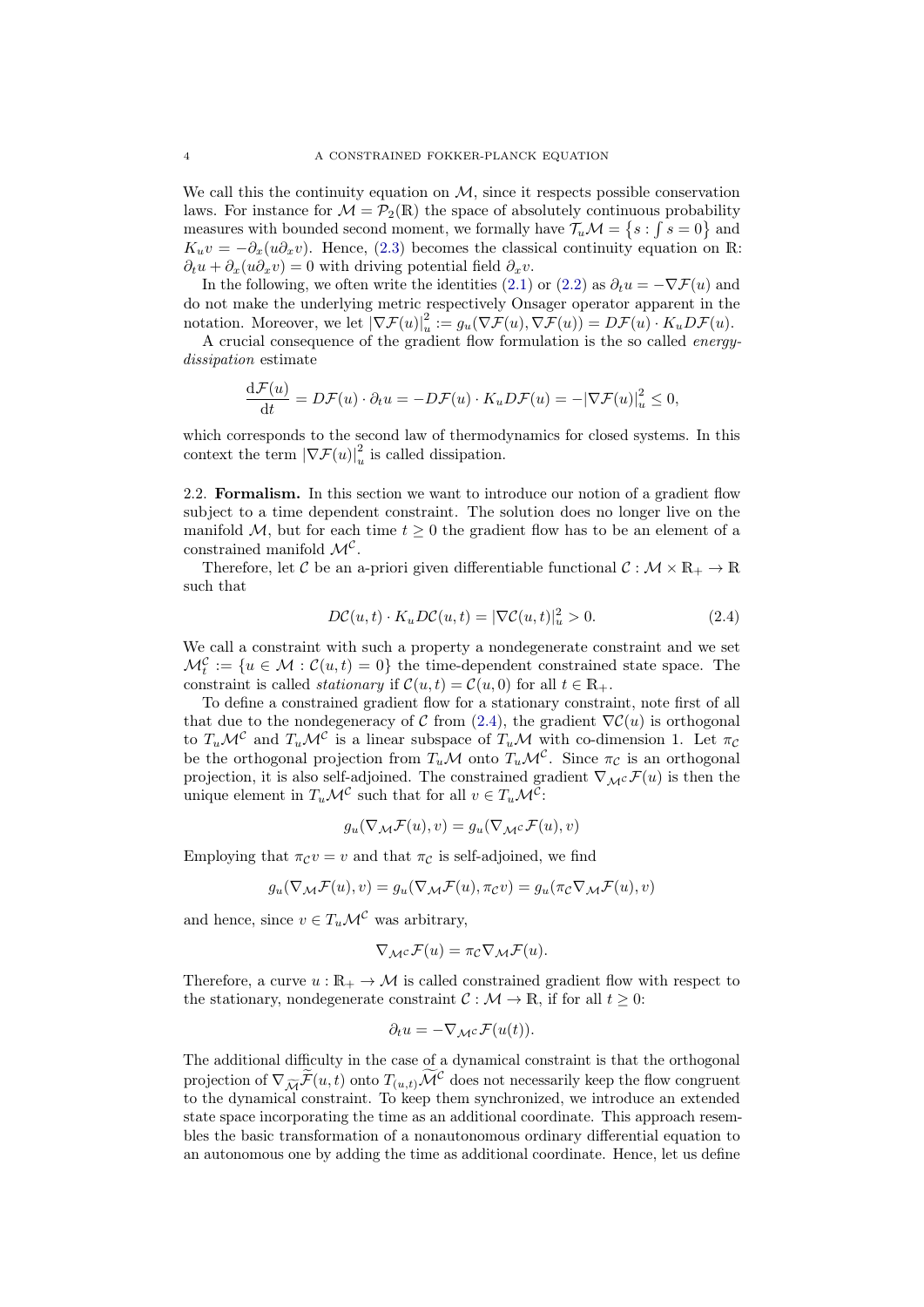the extended state manifold  $\widetilde{\mathcal{M}} := \mathcal{M} \times \mathbb{R}$  and for two elements  $(s_1, c_1), (s_1, c_1) \in \widetilde{\mathcal{M}}$ the formal metric

$$
g_{(u,t)}^{\widetilde{\mathcal{M}}}(s_1,c_1),(s_2,c_2)) := g_u^{\mathcal{M}}(s_1,s_2) + (c_1,c_2)_{\mathbb{R}}.
$$

Then  $\widetilde{\mathcal{M}}^{\mathcal{C}}$  is given by  $\widetilde{\mathcal{M}} \cap \mathcal{C}^{-1}(\{0\}) = ((\mathcal{C}(\cdot,t))^{-1}(\{0\}),t)_{t \in \mathbb{R}}$  and the tangent space of  $\widetilde{\mathcal{M}}^{\mathcal{C}}$  is given by

$$
T_{(u,t)}\widetilde{\mathcal{M}}^{\mathcal{C}} = T_u \mathcal{M} \cap (\nabla_{\mathcal{M}} \mathcal{C}(u,t) \times \partial_t \mathcal{C}(u,t))^\perp
$$

In order to lift  $\mathcal F$  onto  $\widetilde{\mathcal M}$  we define<br> $\widetilde{\mathcal F}: M \times \mathbb{R} \to \mathbb{R}$ 

$$
\widetilde{\mathcal{F}} : \mathcal{M} \times \mathbb{R} \to \mathbb{R}, \text{ with } (u, t) \mapsto \mathcal{F}(u) + t
$$

and hence

$$
\nabla_{\widetilde{\mathcal{M}}} \widetilde{\mathcal{F}}(u,t) = (\nabla_{\mathcal{M}} \mathcal{F}(u), 1).
$$

Therefore, a constrained gradient should satisfy:

1)  $\pi_t \nabla_{\widetilde{M}^c} \widetilde{\mathcal{F}} = 1$  $2) \nabla_{\widetilde{\mathcal{M}}^c} \widetilde{\mathcal{F}}(u, t) \in T_{(u, t)} \widetilde{\mathcal{M}}^c \Leftrightarrow \nabla_{\widetilde{\mathcal{M}}^c} \widetilde{\mathcal{F}}(, t) \perp (\nabla_{\mathcal{M}} \mathcal{C}(u, t), \partial_t \mathcal{C}(u, t))$ 3) For all  $v \in T_u\mathcal{M}^{\mathcal{C}(\cdot,t)}$  that is  $v \in T_u\mathcal{M}$  such that  $v \perp \nabla_{\mathcal{M}}\mathcal{C}(\cdot,t)$  holds  $g_{(u,t)}^{\widetilde{\mathcal{M}}} \Big(\nabla_{\widetilde{\mathcal{M}}^{\mathcal{C}}} \widetilde{\mathcal{F}}(u,t), (v,0) \Big) = g_u^{\mathcal{M}}(\nabla_{\mathcal{M}} \mathcal{F}(u), v)$ 

Under these premises and the nondegenerate assumption (2.4) on the constraint, the  
only possible definition of the constrained gradient flow is the projection of 
$$
\nabla_{\widetilde{\mathcal{M}}}\widetilde{\mathcal{F}}
$$

only possible definition of the constrained gradient flow is the projection of 
$$
\nabla_{\widetilde{\mathcal{M}}} \mathcal{F}
$$
  
along  $(\nabla_{\mathcal{M}} C(u, t), 0)$  onto  $(\nabla_{\mathcal{M}} C(u, t), \partial_t C(u, t))^{\perp}$ . Doing so we get

$$
\nabla_{\widetilde{\mathcal{M}}^c} \mathcal{F}(u, t) = \nabla_{\widetilde{\mathcal{M}}} \mathcal{F}(u, t) - \sigma(u, t) (\nabla_{\mathcal{M}} \mathcal{C}(u, t), 0)
$$

$$
= (\nabla_{\mathcal{M}} \mathcal{F}(u) - \sigma(u, t) \nabla_{\mathcal{M}} \mathcal{C}(u, t), 1)
$$

where

<span id="page-4-0"></span>
$$
\sigma(u,t) := \frac{g_u^{\mathcal{M}}(\nabla_{\mathcal{M}}\mathcal{F}(u), \nabla_{\mathcal{M}}\mathcal{C}(u,t) + \partial_t \mathcal{C}(u,t))}{|\nabla_{\mathcal{M}}\mathcal{C}(u,t)|_u^2}.
$$
\n(2.5)

Hence, we arrive at the following definition for the gradient flow in the case of a dynamical constraint:

<span id="page-4-1"></span>**Definition 2.1** (Dynamically constrained gradient flow). A curve  $u : \mathbb{R}_+ \to \mathcal{M}$ is called constrained gradient flow with respect to the nondegenerate dynamical constraint  $C : \mathcal{M} \times \mathbb{R}_+ \to \mathbb{R}$ , if for all  $t \geq 0$ :

$$
\partial_t u = -\nabla_{\mathcal{M}} \mathcal{F}(u(t)) + \sigma(u(t), t) \nabla_{\mathcal{M}} \mathcal{C}(u(t), t)),
$$

where the Lagrange multiplier  $\sigma$  is given by [\(2.5\)](#page-4-0).

<span id="page-4-2"></span>2.3. Formal derivation as constrained gradient flow in  $(\mathcal{P}_2(\mathbb{R}), W_2)$ . In this section, we formally show, that [\(1.1\)](#page-0-0) can be seen as gradient flow with respect to the free energy functional  $\mathcal F$  as defined in [\(1.4\)](#page-1-1) satisfying the constraint [\(1.2\)](#page-0-1). In the following discussion the parameter  $\nu$  is set to one. The constraint given in terms of a functional  $C : \mathcal{P}_2(\mathbb{R}) \times \mathbb{R}_+ \to \mathbb{R}$  such that  $\mathcal{C}(\varrho, t) = 0$  reads

$$
C(\varrho, t) \mapsto M_1(\varrho) - \ell(t)
$$
 with  $M_1(\varrho) = \int x \varrho(x) dx$ .

The metric is induced by the Wasserstein distance defined on the space of absolutely continuous probability measure with finite second moment  $\mathcal{P}_2(\mathbb{R})$  defined by

$$
W_2^2(\varrho_0, \varrho_1) = \inf_{\pi \in \Pi(\varrho_0, \varrho_1)} \left\{ \iint |x - y|^2 \ \pi(\mathrm{d}x, \mathrm{d}y) \right\},\,
$$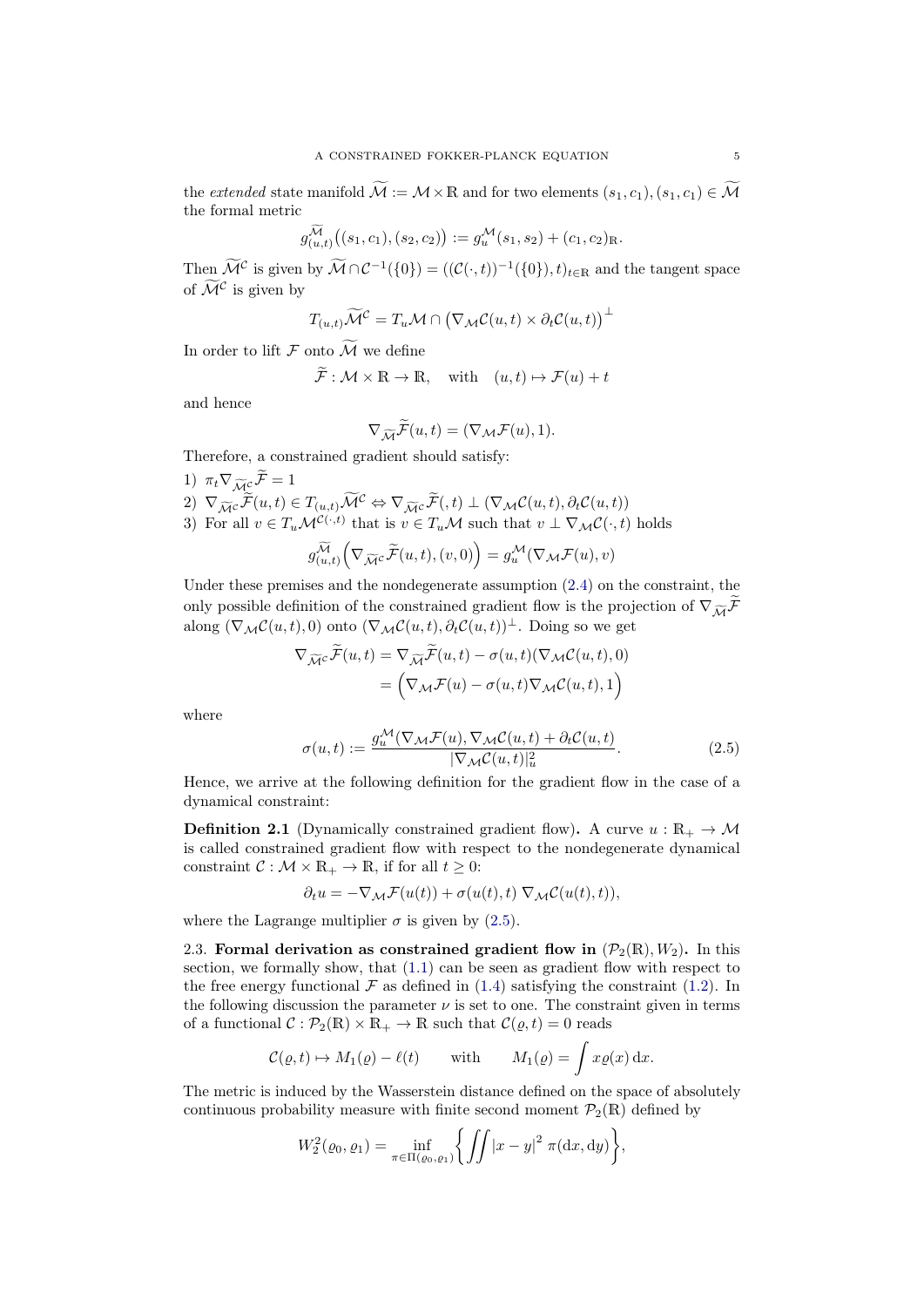where  $\Pi(\varrho_0, \varrho_1)$  is the set of couplings between  $\varrho_0$  and  $\varrho_1$ , i.e. probability measures on  $\mathbb{R} \times \mathbb{R}$  with marginals  $\varrho_0$  and  $\varrho_1$ , respectively. Furthermore it holds the dynamical representation [\[4\]](#page-23-1):

$$
W_2^2(\varrho_0, \varrho_1) = \inf \left\{ \int_0^1 \int |\partial_x v(t, x)|^2 \varrho(t, dx) dt : \partial_t \varrho(t) = K_{\varrho(t)} v(t), \right\}
$$
  

$$
\varrho(0) = \varrho_0, \varrho(1) = \varrho_1 \left\},
$$

where the Onsager operator  $K_{\rho}$  is defined by  $K_{\rho}v = -\partial_x(\rho \partial_x v)$  in the weak sense. The differential of the free energy is given by  $D\mathcal{F} \cdot s = \int (\log \varrho(t) + 1 + H)s \, dx$ . Moreover, we evaluate

<span id="page-5-4"></span>
$$
\left|\nabla \mathcal{C}(\varrho, t)\right|_{\varrho}^{2} = \int \partial_{x} x \, \partial_{x} x \, \varrho(x) \, \mathrm{d}x = \int \varrho(x) \, \mathrm{d}x = 1,\tag{2.6}
$$

which satisfies the nondegeneracy assumption [\(2.4\)](#page-3-0). Hence,  $\sigma(t)$  in [\(2.5\)](#page-4-0) becomes

$$
\sigma(t) = \int x \partial_x (\varrho(t) \partial_x (\log(\varrho(t,x)) + 1 + H(x))) - \dot{\ell}(t) = \int H'(x) \varrho(x) dx - \dot{\ell}(t),
$$

which is  $\sigma(t)$  as defined in [\(1.3\)](#page-0-2). Hence, we obtain from Definition [2.1](#page-4-1)

$$
\partial_t \varrho(t) = \partial_x (\varrho(t) \partial_x (\log \varrho(t) + 1 + H) - \partial_x (\Lambda(t)x))
$$
  
= 
$$
\partial_x (\partial_x \varrho(t) + (H' - \sigma(t))\varrho(t)),
$$

which is nothing else than  $(1.1)$ .

## 3. The time discrete scheme and existence of weak solutions

<span id="page-5-0"></span>In this section, we make the discussion of Section [2.3](#page-4-2) rigorous by showing existence of weak solutions of [\(1.1\)](#page-0-0) with constraint [\(1.2\)](#page-0-1) by using a variational implicit Euler scheme based on the constrained gradient flow. For the existence, the parameter  $\nu$ is set to one.

First, let us fix the assumptions throughout this section and define weak solutions for the constrained Fokker-Planck equations.

<span id="page-5-1"></span>**Assumption 3.1.** The function  $H \in C^3(\mathbb{R}; \mathbb{R}_+)$  has at most quadratic growth at infinity such that for some  $C < \infty$  and all  $x \in \mathbb{R}$ 

<span id="page-5-2"></span>
$$
H(x) \le C(1+|x|^2), \qquad |H'(x)| \le C(1+|x|),
$$
  

$$
|H''(x)| \le C \qquad and \qquad |H'''(x)| \le \frac{C}{1+|x|}.
$$
 (3.1)

The dynamical constraint is Lipschitz, i.e.  $\ell \in W^{1,\infty}(\mathbb{R}_+;\mathbb{R})$ , and the initial data satisfies  $\varrho^0 \in \mathcal{P}_2(\mathbb{R})$  and  $\mathcal{F}(\varrho^0) < \infty$ .

<span id="page-5-3"></span>**Definition 3.2** (weak solutions). We say that  $\varrho$  is a weak solution of [\(1.1\)](#page-0-0) and [\(1.2\)](#page-0-1) on  $[0, T) \times \mathbb{R}$  for  $T > 0$ , if  $\varrho(0) = \varrho^0$  and for a.e.  $t \in (0, T)$  holds  $\varrho(t) \in \mathcal{M}^{\ell(t)}$ with

<span id="page-5-5"></span>
$$
\mathcal{M}^{\ell(t)} := \left\{ \varrho \in \mathcal{P}_2(\mathbb{R}) \middle| \ell(t) = \int x \, \varrho(x) \, dx \right\} \tag{3.2}
$$

as well as  $\varrho$  is a distributional solution of [\(1.1\)](#page-0-0), that is for all  $\zeta \in C_c^{\infty}([0, T) \times \mathbb{R})$ holds

$$
0 = -\int_{\mathbb{R}} \zeta(x,0)\varrho^{0}(x) dx - \int_{0}^{T} \int_{\mathbb{R}} \varrho(t,x)\partial_{t}\zeta(t,x) dx dt + \int_{0}^{T} \int_{\mathbb{R}} \varrho(t,x) \left( (H'(x) - \sigma(t)) \partial_{x}\zeta(t,x) - \partial_{xx}\zeta(t,x) \right) dx dt.
$$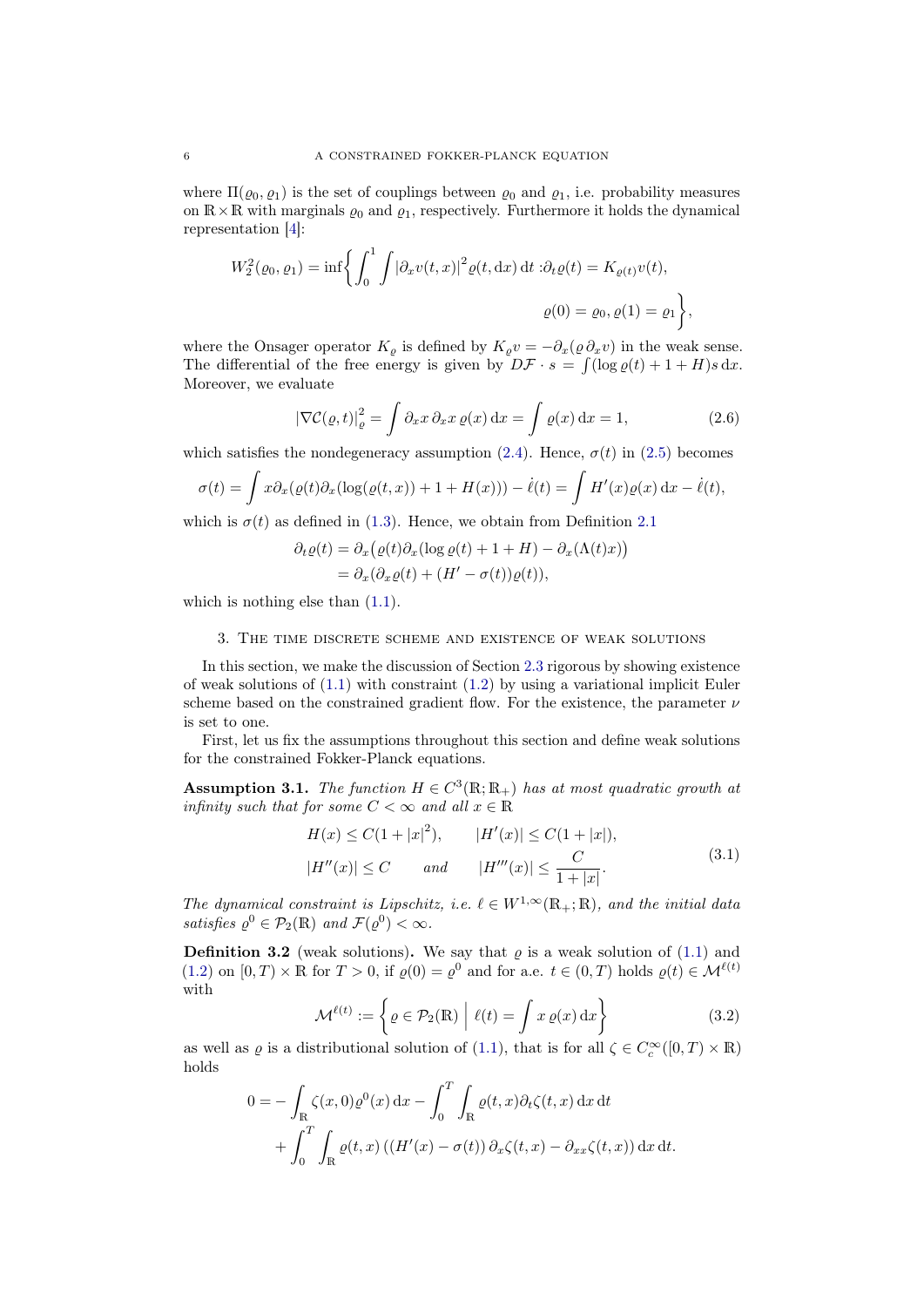For the proof of existence of a weak solution of  $(1.1)$  with constraint  $(1.2)$  we follow mainly the ideas in [\[15\]](#page-24-4) which are to use a Wasserstein gradient flow with respect to the free energy functional  $\mathcal{F}(1.4)$  $\mathcal{F}(1.4)$ . This gradient flow is carried out in a time discrete manner for arbitrary but fixed time-step length  $h$  and leading thereby to a sequence of piecewise constant approximations  $\rho_h(t, x)$  of the solution. Finally the limit  $h \to 0$  is taken and it is proven that the limit  $\rho(t, x)$  actually is a weak solution of [\(1.1\)](#page-0-0) with constraint [\(1.2\)](#page-0-1). The main additional difficulty in comparison to [\[15\]](#page-24-4), is the need for additional estimates on the Lagrange multiplier and the second moment.

3.1. The Euler scheme. Since the metric and Onsager operator  $K_u$  are induced by the Wasserstein distance (cf. also [\[15,](#page-24-4) [1\]](#page-23-2)), we use the following time-discrete variational approximation. Let  $h > 0$  be a fixed time step and consider the following constrained implicit Euler scheme

<span id="page-6-0"></span>
$$
\varrho^k := \underset{\varrho \in \mathcal{M}^{\ell(kh)}}{\arg \min} \left( \frac{1}{2} W_2^2(\varrho^{k-1}, \varrho) + h \mathcal{F}(\varrho) \right). \tag{3.3}
$$

In the following, we often investigate the entropy and potential energy inside of the free energy [\(1.4\)](#page-1-1) separately and write  $\mathcal{F}(\rho) = S(\rho) + E(\rho) + \log Z_0$  with

$$
S(\varrho) := \int \varrho(x) \log \varrho(x) dx \quad \text{and} \quad E(\varrho) := \int H(x) \varrho(x) dx.
$$

First of all we show the well-posedness of the scheme.

<span id="page-6-5"></span>**Proposition 3.3** (Well-posedness of the scheme). Given  $\varrho^0 \in \mathcal{M}^{\ell(0)}$ , there is a unique sequence  $(\varrho^k)_{k \in \mathbb{N}}$  satisfying the scheme [\(3.3\)](#page-6-0).

The proof mainly follows the respective proof in [\[15,](#page-24-4) Proposition 4.1] which is using the direct method to show existence and exploiting the strict convexity of the functional F and the convexity of  $\mathcal{M}^{\ell(kh)}$  for the uniqueness. The only additional step is to show, that the first moment is preserved along the minimizing sequence in the direct method is preserved (cf. [\[10,](#page-24-12) Proposition 4.2]).

3.2. Passing to the Limit. In this section we show that a constant in time interpolation of the solution of the discrete scheme [\(3.3\)](#page-6-0) leads to a weak solution of  $(1.1)$  with constraint  $(1.2)$ . Again we follow the structure of the respective proof outlined in  $[15,$  Theorem 5.1. However, the additional constraint  $(1.2)$  on the first moment leads to the rise of a Lagrange multiplier [\(1.3\)](#page-0-2) which needs to be extracted from the discrete scheme [\(3.3\)](#page-6-0).

<span id="page-6-1"></span>Theorem 3.4 (Existence of a weak solution). Suppose Assumption [3.1](#page-5-1) holds. For fixed  $h > 0$ , let  $(\varrho_h^k)_{k \in \mathbb{N}}$  be the solution of the scheme [\(3.3\)](#page-6-0). Define the constant interpolation  $\varrho_h : (0, \infty) \times \mathbb{R} \to [0, \infty)$  by

$$
\varrho_h(t,x) = \varrho_h^k(x) \quad \text{for } t \in [kh, (k+1)h) \text{ and } k \in \mathbb{N}.
$$
 (3.4)

Then for any  $T > 0$  and  $h \to 0$ 

$$
\varrho_h \rightharpoonup \varrho \quad weakly \ in \ L^1((0,T) \times \mathbb{R}) \tag{3.5}
$$

and  $\rho(t, \cdot) \in \mathcal{M}^{\ell(t)}$  is a weak solution of [\(1.1\)](#page-0-0) with constraint [\(1.2\)](#page-0-1). Moreover it holds

<span id="page-6-4"></span><span id="page-6-3"></span><span id="page-6-2"></span>
$$
M_2(\varrho), E(\varrho) \in L^\infty((0, T)).\tag{3.6}
$$

Remark 3.5 (Regularity, energy dissipation and uniqueness). The regularity of the solutions constructed in Theorem [3.4](#page-6-1) can be improved. The only difference to the unconstrained case is the Lagrange multiplier  $\sigma$ . However, the uniform bounds for  $M_2(\rho)$  and  $\sigma$  already contained in [\[14,](#page-24-3) Appendix A Proposition 2] (cf. also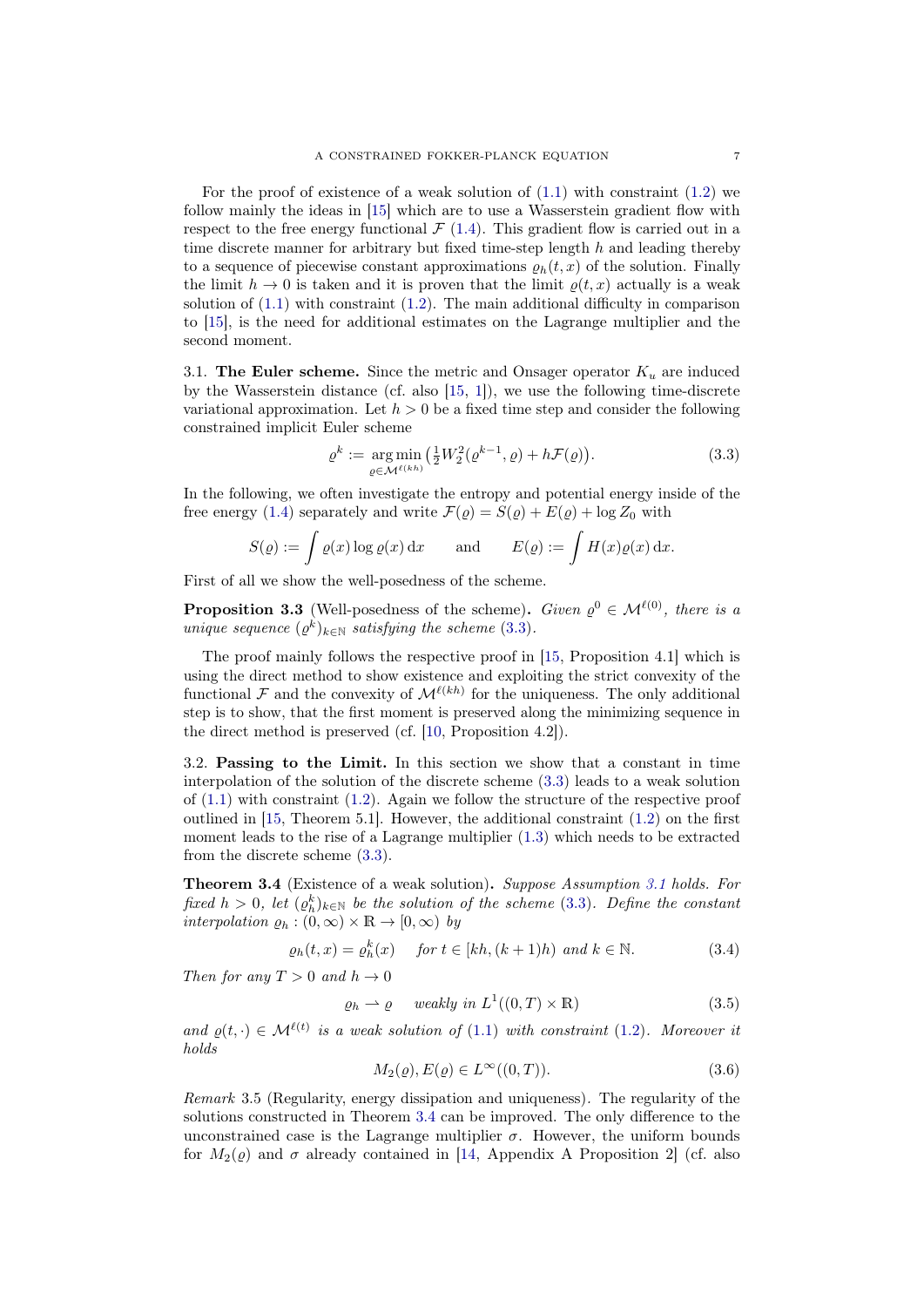Lemma [4.4\)](#page-17-0) ensure that we are able to apply standard regularity results for the Fokker-Planck equation (cf. [\[15\]](#page-24-4) and [\[10,](#page-24-12) Chapter 5]) to obtain

<span id="page-7-0"></span>
$$
\varrho \in L_{\text{loc}}^2(\mathbb{R}_+; H_{\text{loc}}^2(\mathbb{R})) \cap H_{\text{loc}}^1(\mathbb{R}_+; L_{\text{loc}}^2(\mathbb{R})).
$$
\n(3.7)

The regularity can be further improved under stronger assumptions on the potential H and external constraint  $\ell$  (cf. [\[10,](#page-24-12) Theorem 5.2] for a detailed statement).

Using the improved regularity properties [\(3.7\)](#page-7-0) a chain rule is established, which rigorously shows the energy-dissipation identity [\(1.5\)](#page-1-0). Similarly, the improved regularity is sufficient to establish uniqueness by a comparison argument. Due to the nonlocal nature of the equation, the strategy for the uniqueness proof in [\[15\]](#page-24-4) has to be modified. Instead of proving uniqueness for the solutions itself, by following the idea of [\[14\]](#page-24-3) one considers the distribution function, which allows for a comparison principle (cf. [\[10,](#page-24-12) Chapter 6]).

The proof of Theorem [3.4](#page-6-1) is based on the following three Lemmas, which are proved separately in the next section. The first one provides an approximate weak formulation of the Fokker-Planck equation [\(1.1\)](#page-0-0) with constraint [\(1.2\)](#page-0-1).

<span id="page-7-10"></span>Lemma 3.6 (Time-discrete approximation of the weak formulation). The solution  $(\varrho_h^k)_{k\in\mathbb{N}}$  to the discrete scheme [\(3.3\)](#page-6-0) satisfies for all  $\zeta \in C_c^{\infty}(\mathbb{R})$  and all  $k \in \mathbb{N}$ 

$$
\left| \int_{\mathbb{R}} \frac{\varrho_h^k - \varrho_h^{k-1}}{h} \zeta + \int \left( (H'(x) - \sigma_h^k) \partial_x \zeta - \partial_{xx} \zeta \right) \varrho^k \right| \le \sup_{\mathbb{R}} \frac{|\partial_{xx} \zeta|}{2} \frac{1}{h} W_2^2(\varrho_h^{k-1}, \varrho_h^k),\tag{3.8}
$$

where the discrete Lagrange multiplier  $\sigma_h^k$  is given by

$$
\sigma_h^k = \int_{\mathbb{R}} H'(x) \varrho_h^k(x) \, dx + \frac{1}{h} \int_{\mathbb{R}} \left( \varrho_h^k(x) - \varrho_h^{k-1}(x) \right) x \, dx. \tag{3.9}
$$

In the next Lemma, we establish a priori bounds, which allow to pass to the limit.

<span id="page-7-1"></span>**Lemma 3.7** (A priori estimates for the discrete scheme). Let  $(\varrho_h^k)_{k\in\mathbb{N}}$  be the solution of the scheme [\(3.3\)](#page-6-0). Then for any  $T > 0$  there exists  $C > 0$  such that for all  $h \in (0,1)$ and all  $N \in \mathbb{N}$  with  $Nh \leq T$  the following a priori estimates hold true

<span id="page-7-4"></span><span id="page-7-3"></span><span id="page-7-2"></span>
$$
\sup_{0 \le k \le N} M_2(\varrho_h^k) \le C \tag{3.10}
$$

$$
\sup_{0 \le k \le N} \int_{\mathbb{R}} \max \{ \varrho_h^N \log \varrho_h^N, 0 \} \, \mathrm{d}x \le C \tag{3.11}
$$

<span id="page-7-11"></span><span id="page-7-7"></span><span id="page-7-6"></span><span id="page-7-5"></span>
$$
\sup_{0 \le k \le N} E(\varrho_h^k) \le C \tag{3.12}
$$

$$
\sum_{k=1}^{N} W_2^2(\varrho_h^{k-1}, \varrho_h^k) \le Ch. \tag{3.13}
$$

Based on the a priori estimates of Lemma [3.7,](#page-7-1) the only additional difficulty in the passage to the limit in the approximate weak formulation [\(3.8\)](#page-7-2) is the convergence of the Lagrange multiplier  $\sigma_h^k$ . Hence, we prove its uniform convergence separately in the next Lemma.

<span id="page-7-9"></span>**Lemma 3.8** (Convergence of the Lagrange multiplier). Let  $(\varrho_h^k)_{k\in\mathbb{N}}$  be the solution of the scheme [\(3.3\)](#page-6-0) and define

$$
\sigma_h(t) := \sum_{k=0}^{\infty} \sigma_h^k \, \mathbb{1}_{[kh,(k+1)h)}(t). \tag{3.14}
$$

with  $\sigma_h^k$  given by [\(3.9\)](#page-7-3). Then, there exists  $\sigma \in C([0,T];\mathbb{R})$  such that

<span id="page-7-8"></span>
$$
\sigma_h \to \sigma \qquad uniformly \; on \; (0, T). \tag{3.15}
$$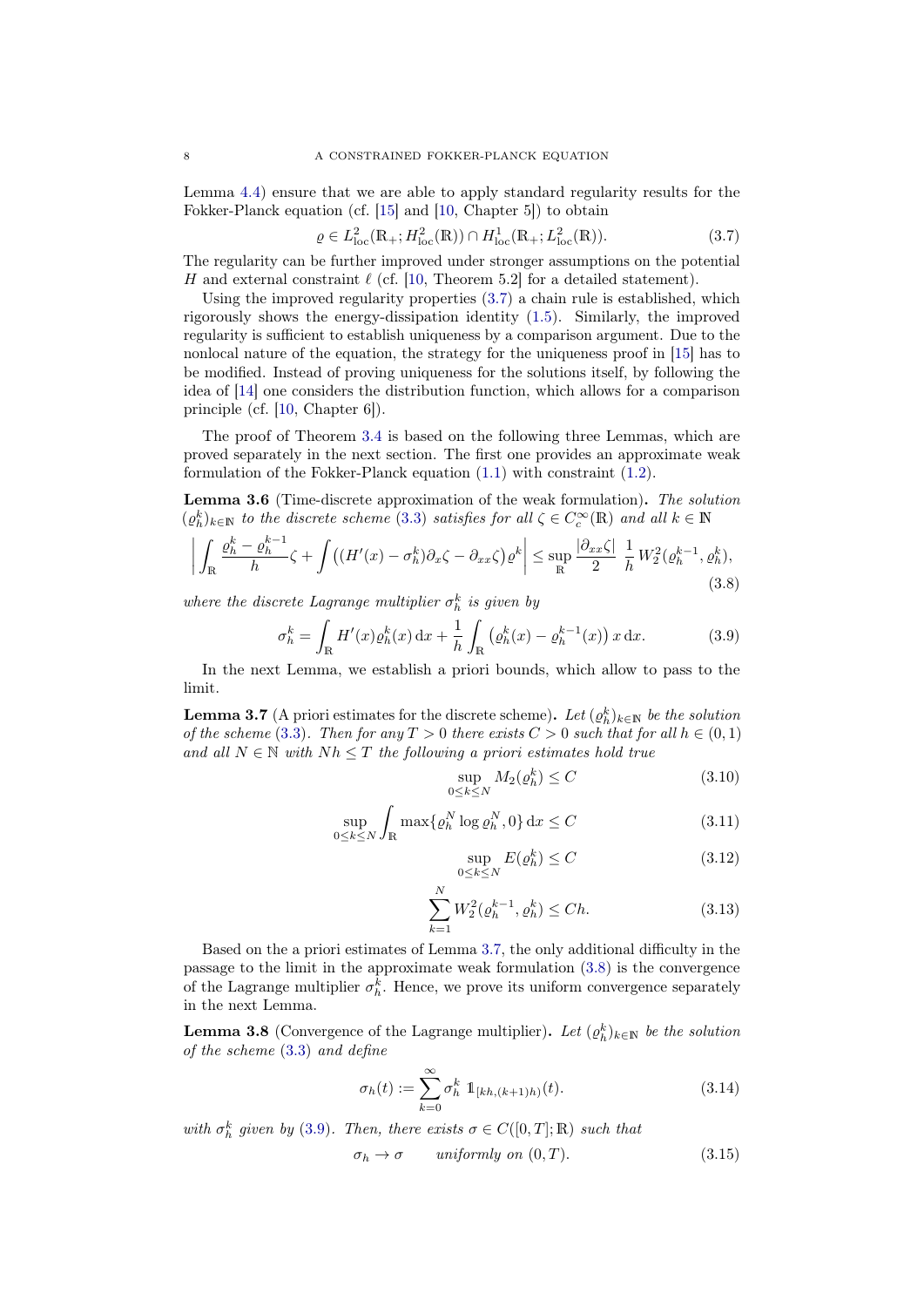With the help of the above three Lemmas, we can prove Theorem [3.4.](#page-6-1)

Proof of Theorem [3.4.](#page-6-1) The a priori estimates of Lemma [3.7](#page-7-1) allow us to pass in the piecewise constant interpolation  $\rho_h$  from [\(3.4\)](#page-6-2) to the limit  $h \to 0$ . Indeed, from [\(3.10\)](#page-7-4) we derive tightness of  $(\varrho_h)_{h>0}$  and from  $(3.11)$ , since  $[0,\infty) \ni x \mapsto \max\{x \log(x), 0\}$ has superlinear growth, we deduce that for any  $T > 0$  holds up to a subsequence

$$
\varrho_h \rightharpoonup \varrho
$$
 in  $L^1((0,T) \times \mathbb{R})$ .

In addition the tightness implies that  $\varrho(t, \cdot)$  is a probability density for a.e.  $t \in (0, T)$ , which shows [\(3.5\)](#page-6-3). To prove  $\rho(t, \cdot) \in \mathcal{M}^{\ell(t)}$  for a.e.  $t \in (0, T)$ , we note that the a priori estimate [\(3.10\)](#page-7-4) passes to the limit and we have  $M_2(\varrho(t, \cdot)) \leq C$  for all  $t \in (0,T)$ . Similarly, for showing that  $\varrho(t, \cdot) \in \mathcal{M}^{\ell(t)}$ , we use from the construction the identity

$$
\frac{1}{2\delta} \int_{t-\delta}^{t+\delta} \sum_{kh \leq T} \ell(kh) \, \mathbb{1}_{[kh,(k+1)h)}(\tau) \, \mathrm{d}\tau = \frac{1}{2\delta} \int_{t-\delta}^{t+\delta} \int_{\mathbb{R}} x \, \varrho_h(\tau,x) \, \mathrm{d}x \, \mathrm{d}\tau.
$$

The second moment bound [\(3.10\)](#page-7-4) implies enough tightness to pass to the limit in the identity. By the growth assumption [\(3.1\)](#page-5-2) on H, the statement  $E(\varrho(t, \cdot)) \in L^{\infty}((0, T))$ follows along the same argument as the proof for  $M_2(\rho(t, \cdot)) \in L^\infty((0,T))$ , which completes the proof of [\(3.6\)](#page-6-4).

It remains to show that  $\rho$  solves [\(1.1\)](#page-0-0). Therefore, we sum [\(3.8\)](#page-7-2) from  $k = 1, \ldots, N$ , use the a priori estimate [\(3.13\)](#page-7-6) and obtain for any  $\zeta \in C_c^{\infty}([0, T) \times \mathbb{R})$  by using the definition of  $\sigma_h$  from [\(3.14\)](#page-7-7) the estimate

$$
\left| \frac{1}{h} \int_{T-h}^{T} \int_{\mathbb{R}} \zeta(t, x) \varrho_h(t, x) dx dt - \frac{1}{h} \int_0^h \int_{\mathbb{R}} \zeta(t + h, x) \varrho_h(t, x) dx dt \right|
$$
  

$$
- \int_{(h, T-h)} \int_{\mathbb{R}} \frac{\zeta(t + h, x) - \zeta(t, x)}{h} \varrho_h(t, x) dx dt
$$
  

$$
+ \int_{(h, T)} \int_{\mathbb{R}} \left( (H'(x) - \sigma_h(t)) \partial_x \zeta(t, x) - \partial_{xx} \zeta(t, x) \right) \varrho_h(t, x) dx dt \right|
$$
  

$$
\leq \sup_{\mathbb{R}} \frac{|\partial_{xx} \zeta(t, x)|}{2} \sum_{k=1}^{N-1} W_2^2(\varrho_h^{k-1}, \varrho_h^k).
$$

To arrive at the weak formulation of [\(1.1\)](#page-0-0), it is left to pass to the limit on both sides. The right-hand side goes to zero for  $h \to 0$ , which follows directly from [\(3.13\)](#page-7-6). For passing to the limit on the left hand side, we use [\(3.15\)](#page-7-8) from Lemma [3.8](#page-7-9) and finally obtain

$$
0 = -\int_{\mathbb{R}} \zeta(x,0)\varrho^{0}(x) dx - \int_{(0,T)} \int_{\mathbb{R}} \varrho(t,x)\partial_{t}\zeta(t,x) dx dt + \int_{(0,T)} \int_{\mathbb{R}} \varrho(t,x) \left( (H'(x) - \sigma(t)) \partial_{x}\zeta(t,x) - \partial_{xx}\zeta(t,x) \right) dx dt,
$$

which by Definition [3.2](#page-5-3) is a weak solution to the constrained Fokker-Planck equation.  $\Box$ 

## 3.3. Proof of auxiliary Lemmas [3.6–](#page-7-10)[3.8.](#page-7-9)

*Proof of Lemma [3.6.](#page-7-10)* We can choose h arbitrary but fixed, hence we neglect it in the notation of the proof. Since  $\varrho^k$  minimizes [\(3.3\)](#page-6-0) among all admissible probability densities  $\rho \in \mathcal{M}^{\ell(kh)}$ , the Euler-Lagrange equation has to ensure that perturbations of  $\varrho^k$  are still in  $\mathcal{M}^{\ell(kh)}$ . The perturbations are realized as a push-forward with respect to the flow of a smooth vector field.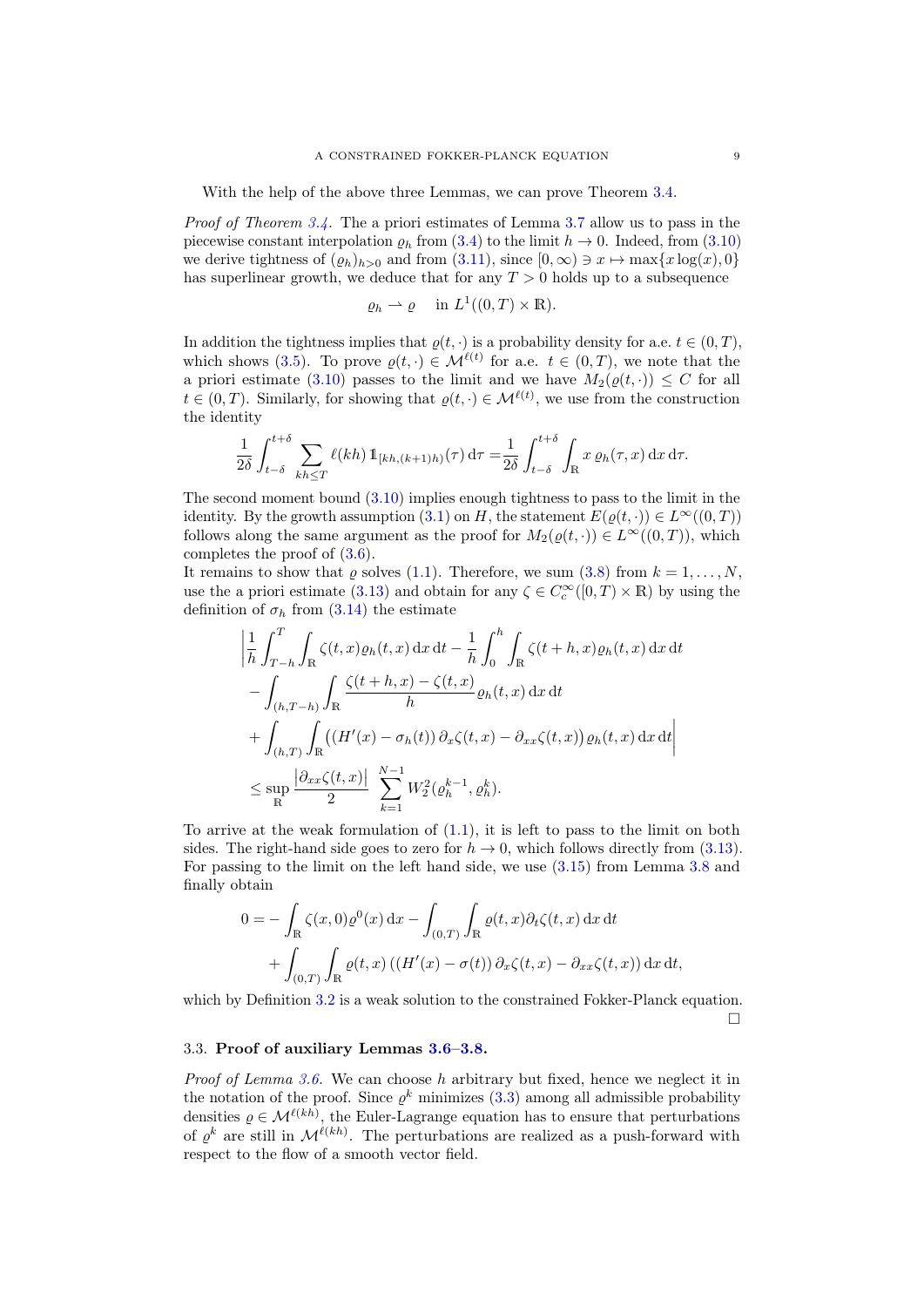In contrast to [\[15\]](#page-24-4), we have to use a second push-forward as correction to ensure the constraint on the first moment is met. This second push-forward causes the Lagrange multiplier. Note, that the idea is the same as in Section [2.2](#page-3-1) and we would like to choose the constant vector field  $x \mapsto 1$  corresponding to  $\nabla \mathcal{C}$  (cf. [\(2.6\)](#page-5-4)). However, this vector field is not in  $C_c^{\infty}(\mathbb{R})$  and we work with an admissible one and use an approximation argument at the end of the proof.

Let  $\xi \in C_c^{\infty}(\mathbb{R})$  and let  $\Phi_{\alpha}$  be the flow with respect to  $\xi$ , that is the solution of

$$
\partial_\alpha \Phi_\alpha = \xi \circ \Phi_\alpha \quad \text{ for all } \alpha \in \mathbb{R} \quad \text{ and } \Phi_0 = \mathrm{Id}\,.
$$

Then the push-forward of  $\varrho^k$  with respect to  $\Phi_\alpha$  denoted by  $\varrho^k_\alpha := \Phi_{\alpha\#}\varrho^k$  is given by

$$
\int_{\mathbb{R}} \varphi(x) \varrho_{\alpha}^{k}(x) dx = \int_{\mathbb{R}} \varphi \circ \Phi_{\alpha}(x) \varrho^{k}(x) dx \quad \text{ for all } \varphi \in C_{b}^{0}(\mathbb{R}).
$$

For the correction take another vector field  $\eta \in C_c^{\infty}(\mathbb{R})$ , that satisfies the nondegeneracy property  $\int_{\mathbb{R}} \eta(x) \varrho^k(x) dx \neq 0$  ensuring that the respective push-forward is able to change the first moment of  $\varrho^k$ . We define the flow  $\Psi_\beta$  with respect to  $\eta$ :

 $\partial_{\beta} \Psi_{\beta} = \eta \circ \Psi_{\beta}$  for all  $\beta \in \mathbb{R}$  and  $\Psi_{0} = \text{Id}$ .

Let the joint push-forward be given as

$$
\varrho_{\alpha,\beta}^k := \Psi_{\beta\#}(\Phi_{\alpha\#}\varrho^k).
$$

To make sure that  $\varrho_{\alpha,\beta}^k \in \mathcal{P}_2(\mathbb{R})$ , it needs to be shown that  $M_2(\varrho_{\alpha,\beta}^k) < \infty$ . First of all observe, that  $\Psi_{\beta} \circ \Phi_{\alpha}(x) = x$  on  $\mathbb{R} \setminus (\text{supp} \xi \cup \text{supp} \eta)$  and  $\text{supp} \xi \cup \text{supp} \eta \subset [-K, K]$ for some  $K > 0$ . Hence, we can always approximate by using a spatial cut-off function to arrive at the estimate

$$
M_2(\varrho_{\alpha,\beta}^k) = \int_{\mathbb{R}} (\Psi_{\beta} \circ \Phi_{\alpha}(x))^2 \varrho^k(x) dx \le \sup_{x \in [-K,K]} (\Psi_{\beta} \circ \Phi_{\alpha}(x))^2 + M_2(\varrho^k)
$$

Another approximation argument with a spatial cut-off function, ensures the identity

<span id="page-9-0"></span>
$$
M_1(\varrho_{\alpha,\beta}^k) = \int_{\mathbb{R}} (\Psi_{\beta} \circ \Phi_{\alpha})(x) \,\varrho^k(x) \,\mathrm{d}x \tag{3.16}
$$

The smoothness of the flows allows to differentiate the above functional

$$
\frac{\partial M_1(\varrho^k_{\alpha,\beta})}{\partial \alpha}\Big|_{(0,0)} \stackrel{(3.16)}{=} \lim_{\alpha \to 0} \frac{1}{\alpha} \int_{\mathbb{R}} (\Phi_\alpha - \mathrm{Id}) \varrho^k(x) dx = \int_{\mathbb{R}} \xi(x) \varrho^k(x) dx
$$

$$
\frac{\partial M_1(\varrho^k_{\alpha,\beta})}{\partial \beta}\Big|_{(0,0)} \stackrel{(3.16)}{=} \lim_{\beta \to 0} \frac{1}{\beta} \int_{\mathbb{R}} (\Psi_\beta - \mathrm{Id}) \varrho^k(x) dx = \int_{\mathbb{R}} \eta(x) \varrho^k(x) dx \neq 0
$$

Now, the constraint  $\varrho_{\alpha,\beta}^k \in \mathcal{M}^{\ell(kh)}$  reads  $M_1(\varrho_{\alpha,\beta}^k) \stackrel{!}{=} \ell(kh)$ . Hence, by the implicitfunction-theorem, due to the nondegenerate property of  $\eta$ , there is some  $\varepsilon > 0$  and a function  $i \in C^1((-\varepsilon,\varepsilon); \mathbb{R})$  such that  $M_1(\varrho_{\alpha,i(\alpha)}^k) = \ell(kh)$ . To identify the Lagrange multiplier, we note that  $i'(0)$  is given by

<span id="page-9-1"></span>
$$
i'(0) = -\frac{\partial_{\alpha} M_1(\varrho^k_{\alpha,\beta})|_{(0,0)}}{\partial_{\beta} M_1(\varrho^k_{\alpha,\beta})|_{(0,0)}} = -\frac{\int_{\mathbb{R}} \xi(x) \varrho^k dx}{\int_{\mathbb{R}} \eta(x) \varrho^k dx}.
$$
 (3.17)

For the Euler-Lagrange-equation, we proceed to calculate

a) 
$$
\frac{d}{d\alpha}\Big|_0 E(\varrho^k_{\alpha,i(\alpha)})
$$
 b)  $\frac{d}{d\alpha}\Big|_0 S(\varrho^k_{\alpha,i(\alpha)})$   
c)  $\limsup_{\alpha \to 0} \frac{1}{\alpha} \left( \frac{1}{2} W_2^2(\varrho^{k-1}, \varrho^k_{\alpha,i(\alpha)}) - \frac{1}{2} W_2^2(\varrho^{k-1}, \varrho^k) \right).$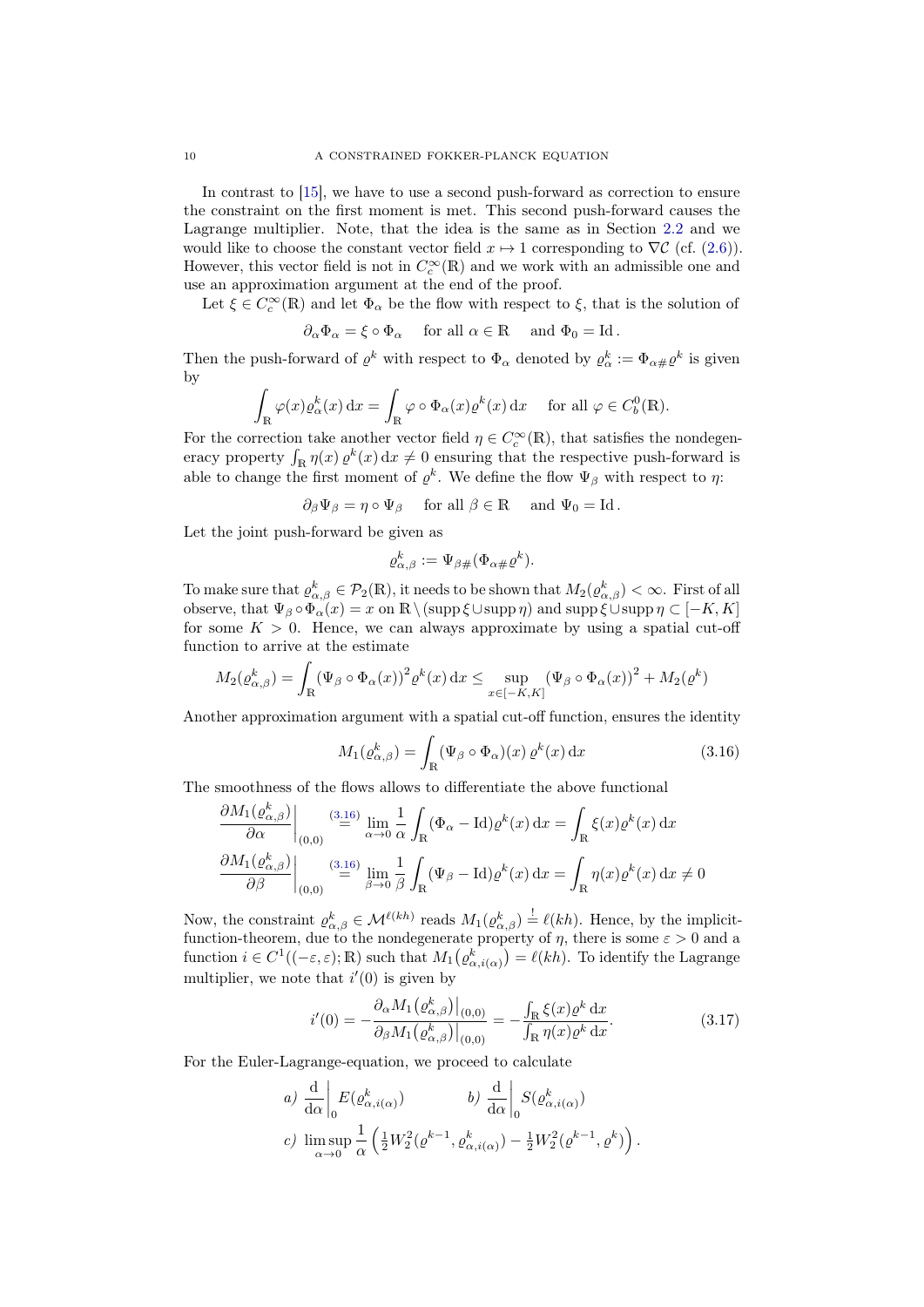$Ad\ a)$  By using monotone convergence, we can use H as a test function in the pushforward and have  $\int_{\mathbb{R}} H(x) \varrho_{\alpha,i(\alpha)}^k(x) dx = \int_{\mathbb{R}} H(\Psi_{i(\alpha)} \circ \Phi_{\alpha}(x)) \varrho^k(x) dx$ . Therefore, it holds

$$
\frac{d}{d\alpha}\bigg|_{0} E(\varrho_{\alpha,i(\alpha)}^{k}) = \lim_{\alpha \to 0} \frac{1}{\alpha} \int_{\mathbb{R}} \left( H(\Psi_{i(\alpha)} \circ \Phi_{\alpha}(x)) - H(x) \right) \varrho^{k}(x) dx
$$

$$
= \int_{\mathbb{R}} H'(x) \left( \xi(x) + i'(0)\eta(x) \right) \varrho^{k}(x) dx.
$$

Here, we used again that  $\xi$  and  $\eta$  have compact support and thus  $\frac{1}{\alpha}(H(\Psi_{i(\alpha)}) \circ$  $\Phi_{\alpha}(x) - H(x)$  converges uniformly to  $\frac{d}{d\alpha}|_{0}H(\Psi_{i(\alpha)} \circ \Phi_{\alpha}).$ 

Ad b) The use of  $log(\varrho_{\alpha,i(\alpha)}^k)$  as a test function in the push forward is justified by a both sided truncation and an application of Lusin's Theorem to the truncated function. Moreover, for  $\alpha$  small enough, the function  $\alpha \mapsto \Psi_{i(\alpha)} \circ \Phi_{\alpha}$  is strictly monotone and we can apply the transformation rule to find the following identity

$$
\varrho_{\alpha,i(\alpha)}^{k}(\Psi_{i(\alpha)}\circ\Phi_{\alpha}(x))=\frac{\varrho^{k}(x)}{\partial_{x}(\Psi_{i(\alpha)}\circ\Phi_{\alpha}(x))}.
$$

Thus, we obtain

$$
\int_{\mathbb{R}} \log(\varrho_{\alpha,i(\alpha)}^{k}(x)) \varrho_{\alpha,i(\alpha)}^{k}(x) dx = \int_{\mathbb{R}} \log(\varrho_{\alpha,i(\alpha)}^{k}(\Psi_{i(\alpha)} \circ \Phi_{\alpha}(x))) \varrho^{k}(x) dx \n= \int_{\mathbb{R}} \log \left( \frac{\varrho^{k}(x)}{\partial_{x}(\Psi_{i(\alpha)} \circ \Phi_{\alpha}(x))} \right) \varrho^{k}(x) dx.
$$

Therefore it holds:

$$
\frac{d}{d\alpha}\bigg|_{0} S(\varrho_{\alpha,i(\alpha)}^{k}) = -\lim_{\alpha \to 0} \int_{\mathbb{R}} \frac{1}{\alpha} \log \left( \partial_{x} (\Psi_{i(\alpha)} \circ \Phi_{\alpha}(x)) \right) \varrho^{k}(x) dx
$$

$$
= -\int_{\mathbb{R}} \left( \partial_{x} \xi + i'(0) \partial_{x} \eta \right) \varrho^{k}(x) dx.
$$

Ad c) Let p be an optimal coupling of  $\varrho^{k-1}$  and  $\varrho^k$ , then  $p_\alpha$  satisfying for all  $\varphi \in C_b^0(\mathbb{R} \times \mathbb{R})$ 

$$
\int_{\mathbb{R}\times\mathbb{R}} \varphi(x,y) \, p_{\alpha}(\mathrm{d}x,\mathrm{d}y) = \int_{\mathbb{R}\times\mathbb{R}} \varphi(x,\Psi_{i(\alpha)}\circ\Phi_{\alpha}(y)) \, p(\mathrm{d}x,\mathrm{d}y)
$$

is a coupling of  $\varrho^{k-1}$  and  $\varrho^{k}_{\alpha,i(\alpha)}$ . Therefore it holds by the usual truncation and approximation arguments

$$
W_2^2(\varrho^{k-1}, \varrho^k_{\alpha,i(\alpha)}) \le \int_{\mathbb{R} \times \mathbb{R}} |\Psi_{i(\alpha)} \circ \Phi_{\alpha}(y) - x|^2 p(\mathrm{d}x, \mathrm{d}y)
$$

which implies

$$
\limsup_{\alpha \to 0} \frac{1}{\alpha} \left( \frac{1}{2} W_2^2(\varrho^{k-1}, \varrho^k_{\alpha, i(\alpha)}) - \frac{1}{2} W_2^2(\varrho^{k-1}, \varrho^k) \right)
$$
  

$$
\leq \int_{\mathbb{R} \times \mathbb{R}} (y - x) \left( \xi(y) + i'(0) \eta(y) \right) p(\mathrm{d}x, \mathrm{d}y).
$$

Since  $\varrho_{\alpha,i(\alpha)}^k$  is a perturbation of the minimizer  $\varrho^k$  it holds

$$
\frac{d}{d\alpha}\bigg|_0 \left(\frac{1}{2}W_2^2(\varrho^{k-1}, \varrho^k_{\alpha,i(\alpha)}) + h\mathcal{F}(\varrho^k_{\alpha,i(\alpha)})\right) = 0.
$$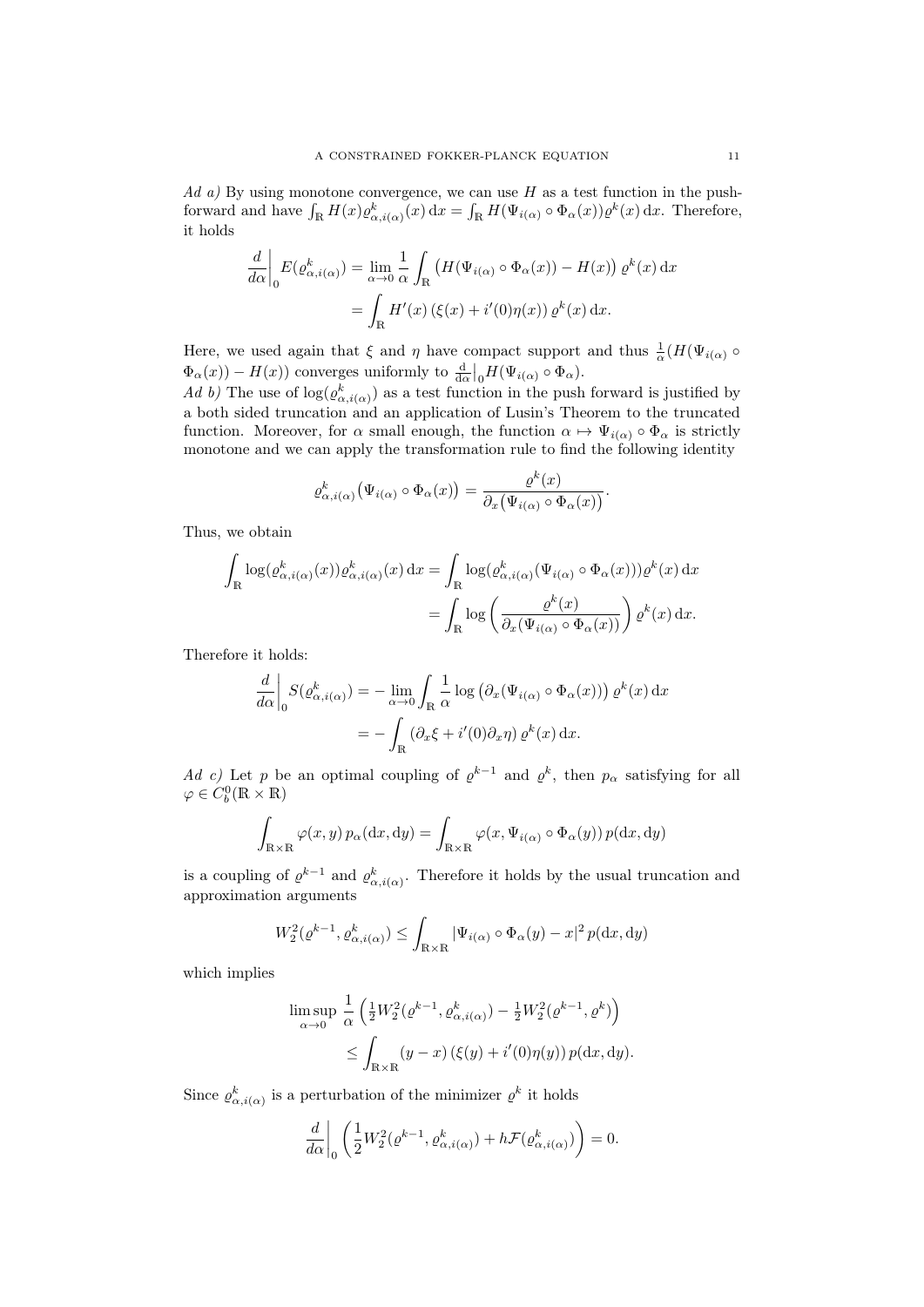Together with a), b), c) applied also to the reversed vector fields  $\xi \rightarrow -\xi$  and  $\eta \to -\eta$  as well as noting that this does not change the sign of  $i'(0)$ , we obtain

<span id="page-11-0"></span>
$$
0 = \int_{\mathbb{R} \times \mathbb{R}} (y - x) (\xi(y) + i'(0)\eta(y)) p(\mathrm{d}x, \mathrm{d}y) + h \int_{\mathbb{R}} (H'(x)(\xi(x) + i'(0)\eta(x)) - \partial_x(\xi(x) + i'(0)\eta(x))) \varrho^k(x) \mathrm{d}x.
$$
 (3.18)

To arrive at a discrete approximation of the weak formulation of [\(1.1\)](#page-0-0) with constraint  $(1.2)$ , it is necessary to find an explicit representation of p and generate the time difference. Therefore, the following estimate for any  $\varphi \in C_c^{\infty}(\mathbb{R})$  is used

$$
\left| \int_{\mathbb{R}} (\varrho^k - \varrho^{k-1}) \varphi(y) \, dy - \int_{\mathbb{R} \times \mathbb{R}} (y - x) \varphi'(y) \, p(\mathrm{d}x, \mathrm{d}y) \right|
$$
  
\n
$$
= \left| \int_{\mathbb{R} \times \mathbb{R}} (\varphi(y) - \varphi(x) - (y - x) \varphi'(y)) \, p(\mathrm{d}x, \mathrm{d}y) \right|
$$
  
\n
$$
\leq \frac{1}{2} \sup_{\mathbb{R}} |\varphi''| \int_{\mathbb{R} \times \mathbb{R}} (y - x)^2 \, p(\mathrm{d}x, \mathrm{d}y) = \frac{1}{2} \sup_{\mathbb{R}} |\varphi''| \, W_2^2(\varrho^{k-1}, \varrho^k)
$$

Let  $\chi, \zeta \in C_c^{\infty}(\mathbb{R})$  be such that  $\chi' = \eta$  and  $\zeta' = \xi$ . Now, we use  $\varphi = \zeta + i'(0)\chi$  in the above estimate together with [\(3.18\)](#page-11-0) to obtain

$$
\left| \int_{\mathbb{R}} \frac{\varrho^{k} - \varrho^{k-1}}{h} \left( \zeta + i'(0)\chi \right) + \left( H'(x)\partial_{x} \left( \left( \zeta + i'(0)\chi \right) - \partial_{xx} \left( \zeta + i'(0)\chi \right) \right) \varrho^{k}(x) \, \mathrm{d}x \right| \right|
$$
  

$$
\leq \frac{1}{2} \sup_{\mathbb{R}} \left| \partial_{xx} \left( \zeta + i'(0)\chi \right) \right| \left| \frac{1}{h} W_{2}^{2}(\varrho^{k-1}, \varrho^{k}).
$$

In combination with [\(3.17\)](#page-9-1), which now reads  $i'(0) = -\int_{\mathbb{R}} \partial_x \zeta \varrho^k dx / \int_{\mathbb{R}} \partial_x \chi \varrho^k dx$ , we get

<span id="page-11-2"></span>
$$
\left| \int_{\mathbb{R}} \frac{1}{h} \left( \varrho^{k} - \varrho^{k-1} \right) \zeta + \left( H'(x) \partial_{x} \zeta - \partial_{xx} \zeta \right) \varrho^{k} dx - \sigma^{k} \int_{\mathbb{R}} \partial_{x} \zeta \varrho^{k} dx \right|
$$
\n
$$
\leq \frac{1}{2} \sup_{\mathbb{R}} \left| \partial_{xx} (\zeta + i'(0)\chi) \right| \frac{1}{h} W_{2}^{2}(\varrho^{k-1}, \varrho^{k}).
$$
\n(3.19)

with

<span id="page-11-1"></span>
$$
\sigma^k := \frac{1}{h} \frac{\int_{\mathbb{R}} (\varrho^k - \varrho^{k-1}) \chi \, dx}{\int_{\mathbb{R}} \partial_x \chi \, \varrho^k \, dx} + \frac{\int_{\mathbb{R}} H' \partial_x \chi \, \varrho^k \, dx}{\int_{\mathbb{R}} \partial_x \chi \, \varrho^k \, dx} + \frac{\int_{\mathbb{R}} \partial_x \chi \, \varrho^k \, dx}{\int_{\mathbb{R}} \partial_x \chi \, \varrho^k \, dx}.
$$
 (3.20)

To simplify the above expression, we use the correction vector field  $\chi(x) = x$ , which obviously satisfies the nondegenerate assumption, since  $\int_{\mathbb{R}} \partial_x \chi(x) \varrho^k(x) dx =$  $\int_{\mathbb{R}} \varrho^k(x) dx = 1$ . To approximate  $\chi$ , let  $\varphi$  be such that

$$
\varphi\in C_c^\infty(\mathbb{R},[0,1]),\quad \varphi=1\,\,{\rm on}\,\,[-1,1],\quad \varphi=0\,\,{\rm on}\,\,\mathbb{R}\setminus[-2,2],\quad |\varphi'|,|\varphi''|\leq C
$$

and set  $\varphi_M(x) := \varphi\left(\frac{x}{M}\right)$  and hence  $\chi_M(x) := x\varphi_M(x)$ . Then, it holds  $\chi_M \in C_c^{\infty}(\mathbb{R})$ ,  $\chi_M(x) = x$  on  $[-M, \overline{M}], \chi_M(x) = 0$  on  $[-2M, 2M], |\chi'_M| \le C$  and  $|\chi''_M| \le C$  for all  $M > 0$ . Since  $\varrho^k$  and  $\varrho^{k-1}$  have finite second moments, we can use  $|\varrho^k - \varrho^{k-1}| |x|$  as an integrable majorant for  $(\varrho^k - \varrho^{k-1})\chi_M$ . Finiteness of the second moment of  $\varrho^k$  and the at most linear growth of H' at infinity give that  $C|H'|\varrho^k$  is a integrable majorant for  $H' \partial_x \chi_M \varrho^k$ . Due to  $\varrho^k$  being probability densities and therefore in  $L^1(\mathbb{R})$ ,  $C\varrho^k$  is a simple integrable majorant for  $\partial_{xx}\chi_M \varrho^k$  and  $\partial_x\chi_M \varrho^k$ . Therefore taking  $\chi = \chi_M$ in [\(3.20\)](#page-11-1) and applying Lebesgue's dominated convergence theorem (for  $M \to \infty$ ) we arrive at [\(3.9\)](#page-7-3). Finally, comparing with [\(3.19\)](#page-11-2), we have also proven [\(3.8\)](#page-7-2).  $\Box$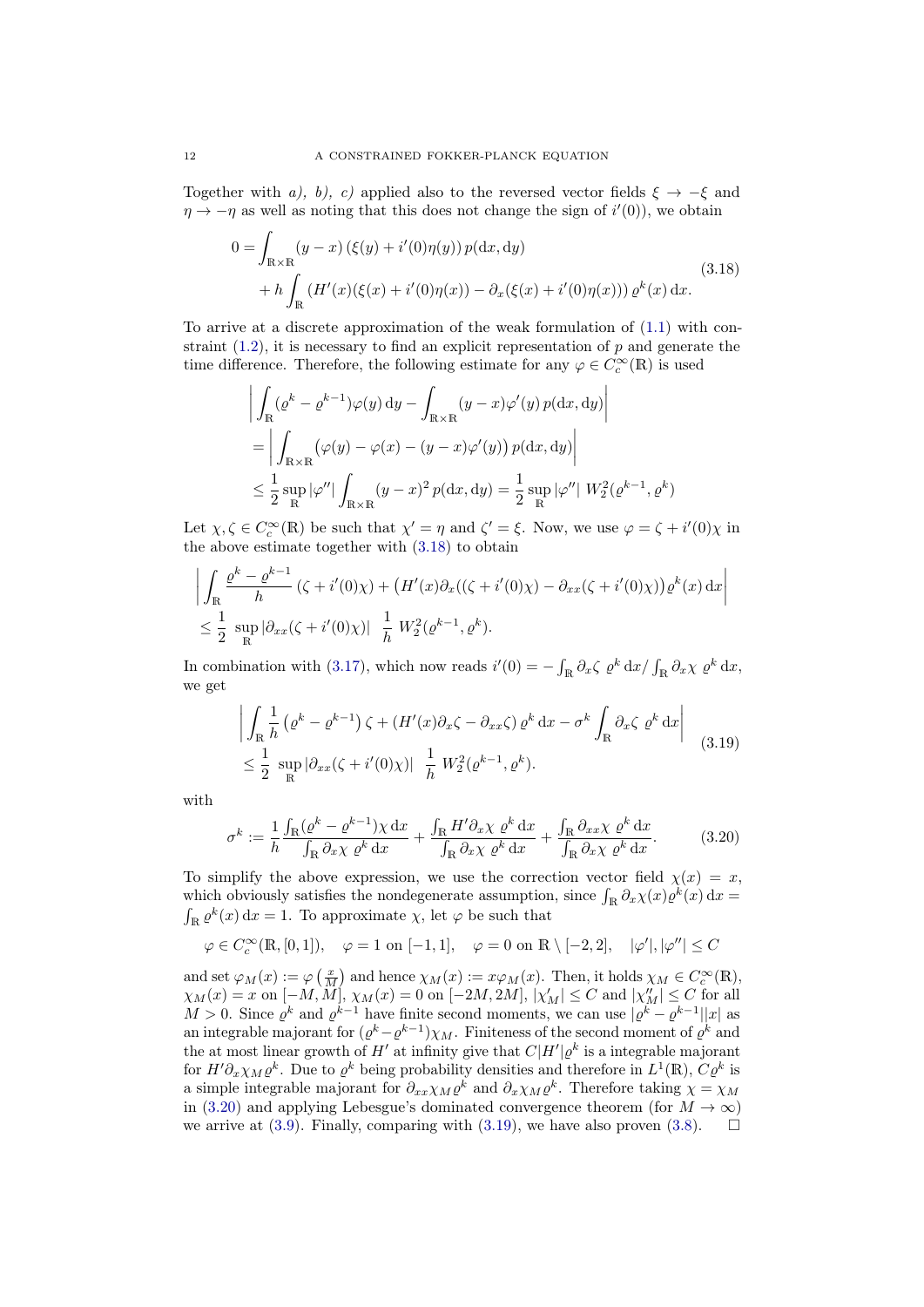*Proof of Lemma [3.7.](#page-7-1)* The  $\rho_h^k$  are constructed by the scheme [\(3.3\)](#page-6-0) and we want to derive the a priori estimates from this relation. Especially, we would like to use  $\varrho_h^{k-1}$ at time step k as a test function. However, since it may hold  $\ell(kh) \neq \ell((k-1)h)$  and hence  $\rho_h^{k-1} \notin \mathcal{M}^{\ell(kh)}$  we have to make a perturbation. Let us define the translation of  $\varrho_h^{k-1}$  as follows:

<span id="page-12-0"></span>
$$
a_{k-1} \varrho_h^{k-1} := \varrho_h^{k-1}(\cdot - a_{k-1})
$$

where  $a_{k-1}$  is chosen such that  $M_1(a_{k-1}\rho_h^{k-1}) = M_1(\rho_h^{k-1}) + a_{k-1} \stackrel{!}{=} M_1(\rho_h^k)$ . Now,  $a_{k-1} \varrho_h^{k-1}$  is admissible in [\(3.3\)](#page-6-0), which leads to the basic bound for all k s.t.  $kh \leq T$ 

$$
\frac{1}{2}W_2^2(\varrho_h^k, \varrho_h^{k-1}) + h\mathcal{F}(\varrho_h^k) \le \frac{1}{2}W_2^2(a_{k-1}\varrho_h^{k-1}, \varrho_h^{k-1}) + h\mathcal{F}(a_{k-1}\varrho_h^{k-1}).
$$

Summing this estimate from  $k = 1, \ldots, N$ , we arrive at

$$
\frac{1}{2} \sum_{k=1}^{N} W_2^2(\varrho_h^k, \varrho_h^{k-1}) \le \frac{1}{2} \sum_{k=1}^{N} W_2^2(a_{k-1}\varrho_h^{k-1}, \varrho_h^{k-1}) + h \sum_{k=1}^{N} \left( \mathcal{F}(a_{k-1}\varrho_h^{k-1}) - \mathcal{F}(\varrho_h^k) \right)
$$
\n
$$
= \frac{1}{2} \sum_{k=1}^{N} \underbrace{W_2^2(a_{k-1}\varrho_h^{k-1}, \varrho_h^{k-1})}_{=: (I_k)} + h \left( \sum_{k=2}^{N} \underbrace{\left( \mathcal{F}(a_{k-1}\varrho_h^{k-1}) - \mathcal{F}(\varrho_h^{k-1}) \right)}_{=: (II_k)} + \mathcal{F}(\varrho^0) - \mathcal{F}(\varrho_h^N) \right).
$$
\n(3.21)

The term  $(I_k)$  is easily estimated by using the shift  $x \mapsto x + a_{k-1}$  as transport map

$$
W_2^2(a_{k-1}\varrho_h^{k-1}, \varrho^{k-1}) \leq \int_{\mathbb{R}} |x - (x + a_{k-1})|^2 \varrho_h^{k-1}(x) dx = a_{k-1}^2.
$$

Now, we use the growth assumption  $(3.1)$  on H to estimate  $(II_k)$ 

$$
\mathcal{F}(a_{k-1}\varrho_h^{k-1}) - \mathcal{F}(\varrho_h^{k-1}) = \int_{\mathbb{R}} \left( H(x + a_{k-1}) - H(x) \right) \varrho_h^{k-1}(x) dx
$$
\n
$$
\leq \int_{\mathbb{R}} \left( |H'(x)a_{k-1}| + \frac{1}{2} a_{k-1}^2 \sup_{y \in [x, x + a_{k-1}]} |H''(y)| \right) \varrho_h^{k-1}(x) dx
$$
\n
$$
\leq C|a_{k-1}| \left( \int_{\mathbb{R}} x^2 \varrho_h^{k-1}(x) dx + 1 + |a_{k-1}| \right)
$$
\n
$$
\leq C|a_{k-1}| \left( M_2(\varrho_h^{k-1}) + 1 + |a_{k-1}| \right).
$$

Since  $\ell$  is assumed to be Lipschitz, there exists  $L > 0$  such that  $|a_{k-1}| = |\ell(kh) - \ell(kh)|$  $\ell((k - 1)h)| \leq Lh$ . Moreover, we use the standard lower bound on the entropy [\[15,](#page-24-4) Equation (14)] in terms of the second moment, that is  $S(\varrho) \geq -C(M_2(\varrho) + 1)^{\alpha}$  for any  $\alpha \in \left(\frac{1}{3}, 1\right)$ . Since  $H \geq 0$  by Assumption [3.1,](#page-5-1) we can conclude that

$$
-\mathcal{F}(\varrho_h^N) \le C(M_2(\varrho_h^N) + 1)^\alpha \le C(M_2(\varrho_h^N) + 1).
$$

Applying these bounds to [\(3.21\)](#page-12-0) yields

<span id="page-12-1"></span>
$$
\frac{1}{2} \sum_{k=1}^{N} W_2^2(\varrho_h^k, \varrho_h^{k-1}) \le Ch \left( T + \sum_{k=0}^{N} M_2(\varrho_h^k) \right)
$$
\n(3.22)

for some uniform constant  $C$  only depending on  $L$  and Assumption [3.1.](#page-5-1) Hence, once we have established [\(3.10\)](#page-7-4), also [\(3.13\)](#page-7-6) follows. To estimate the difference-quotient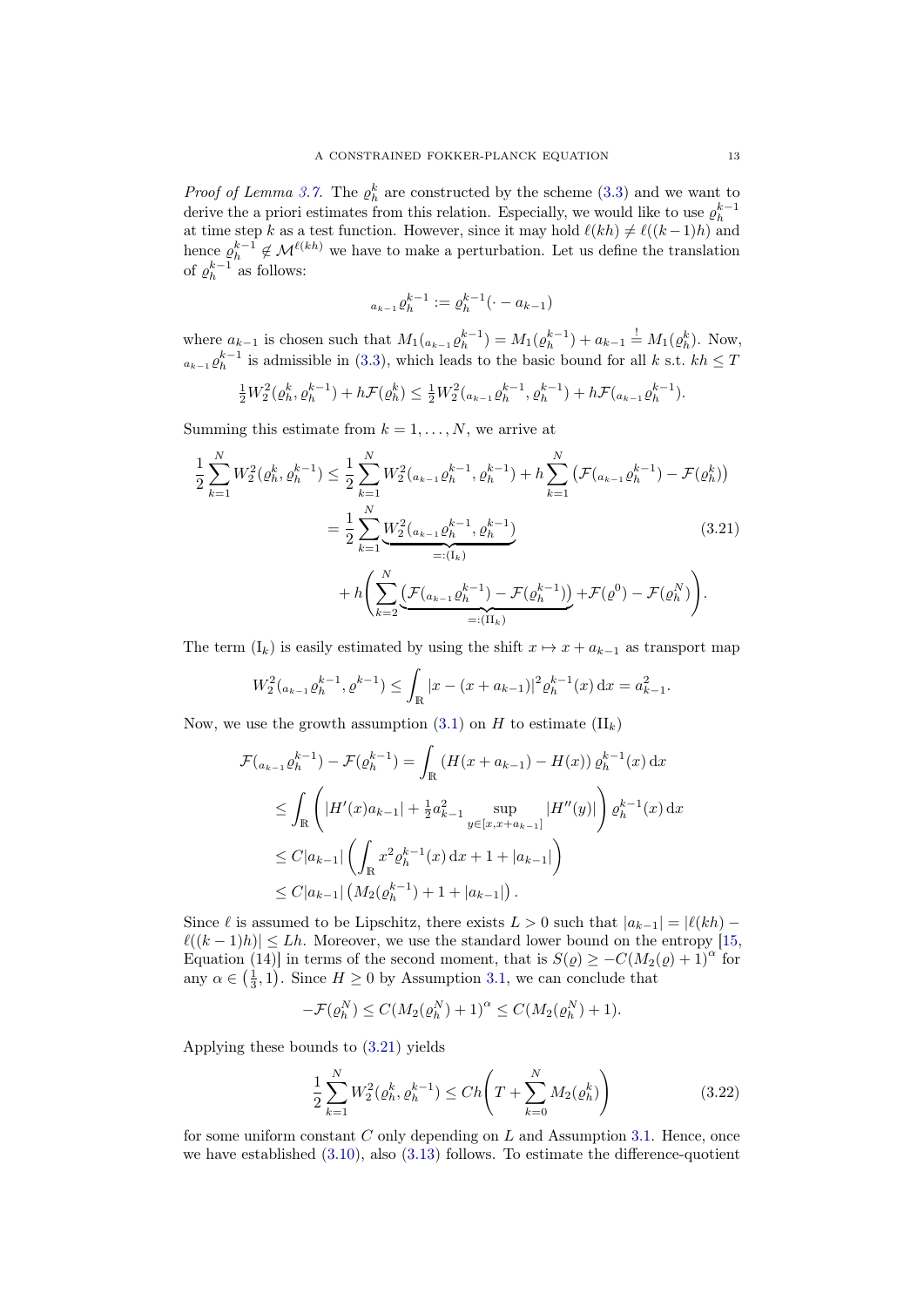of the second moment, we use [\(3.8\)](#page-7-2) with  $\zeta = x^2$ , which is justified by the finiteness of the second moment of each of the  $\varrho^k$  and the growth assumption [\(3.1\)](#page-5-2) on H<sup>1</sup>

$$
\frac{1}{h} \left( M_2(\varrho_h^k) - M_2(\varrho_h^{k-1}) \right) = \frac{1}{h} \int_{\mathbb{R}} x^2 \left( \varrho_h^k - \varrho_h^{k-1} \right) dx
$$
\n
$$
\stackrel{(3.8)}{\leq} \left| \int_{\mathbb{R}} \left( \left( H' - \sigma_h^k \right) 2x - 2 \right) \varrho_h^k(x) dx \right| + \frac{1}{h} W_2^2 \left( \varrho_h^k, \varrho_h^{k-1} \right)
$$
\n
$$
\leq 2 \int_{\mathbb{R}} |H'| |x| \varrho_h^k(x) dx + 2 |\sigma_h^k| \int_{\mathbb{R}} |x| \varrho_h^k(x) dx + 2 + \frac{1}{h} W_2^2 \left( \varrho_h^k, \varrho_h^{k-1} \right).
$$
\n
$$
=: (I)
$$

By the growth assumption [\(3.1\)](#page-5-2) follows  $(I) \leq C(1 + M_2(\varrho_h^k))$ . By using the definition of  $\sigma_h^k$  from [\(3.9\)](#page-7-3) follows

$$
\text{(II)} \le 2\left(C\int_{\mathbb{R}}(|x|+1)\varrho_h^k\,\mathrm{d}x + L\right)\int_{\mathbb{R}}|x|\varrho_h^k(x)\,\mathrm{d}x \le C\big(1 + M_2(\varrho_h^k)\big).
$$

Altogether, we arrive at

$$
\frac{1}{h}\left(M_2(\varrho_h^k) - M_2(\varrho_h^{k-1})\right) \le C\left(1 + M_2(\varrho_h^k)\right) + \frac{1}{h}W_2^2\left(\varrho_h^k, \varrho_h^{k-1}\right).
$$

Summing from  $k = 1, ..., N$  and multiplying by h yields

$$
M_2(\varrho_h^N) - M_2(\varrho^0) \le ChN + Ch \sum_{k=1}^N M_2(\varrho_h^k) + \sum_{k=1}^N W_2^2(\varrho_h^k, \varrho_h^{k-1})
$$
  

$$
\stackrel{(3.22)}{\le Cr + Ch} \sum_{k=1}^N M_2(\varrho_h^k).
$$

Hence, a discrete Gronwall argument gives the estimate

<span id="page-13-0"></span>
$$
M_2(\varrho_n^N) \le (M_2(\varrho^0) + C) \exp(CT),
$$

which establishes  $(3.10)$  and by  $(3.22)$  also  $(3.13)$ . By theses bounds, we can rewrite [\(3.21\)](#page-12-0) as

$$
\frac{1}{2} \sum_{k=1}^{N} W_2^2(\varrho_h^k, \varrho_h^{k-1}) \le CTh + h\left(\mathcal{F}(\varrho^0) - \mathcal{F}(\varrho_h^N)\right). \tag{3.23}
$$

Now, the estimates [\(3.11\)](#page-7-5) and [\(3.12\)](#page-7-11) follow by using once more the lower bound  $S(\varrho) \ge -(M_2(\varrho) + 1)^{\alpha}$  for  $\alpha \in (\frac{1}{3}, 1)$  along the lines as in [\[15\]](#page-24-4)

$$
\int_{\mathbb{R}} \max \{\varrho_h^N \log(\varrho_h^N), 0\} dx \leq S(\varrho_h^N) + \int_{\mathbb{R}} |\min \{\varrho_h^N \log(\varrho_h^N), 0\}| dx
$$
  
\n
$$
\leq S(\varrho_h^N) + C(M_2(\varrho_h^N) + 1)^{\alpha}
$$
  
\n
$$
\leq \mathcal{F}(\varrho_h^N) + C(M_2(\varrho_h^N) + 1)^{\alpha}
$$
  
\n
$$
\leq \mathcal{F}(\varrho^0) + CT + C(M_2(\varrho_h^N) + 1)^{\alpha},
$$

which by  $(3.10)$  yields  $(3.11)$ . Similarly, we can estimate

$$
E(\varrho_h^N) = \mathcal{F}(\varrho_h^N) - S(\varrho_h^N) - \log Z_0 \stackrel{(3.23)}{\leq} \mathcal{F}(\varrho^0) + CT + C(M_2(\varrho_h^N) + 1)^\alpha + C,
$$
  
which again with (3.10) gives (3.12).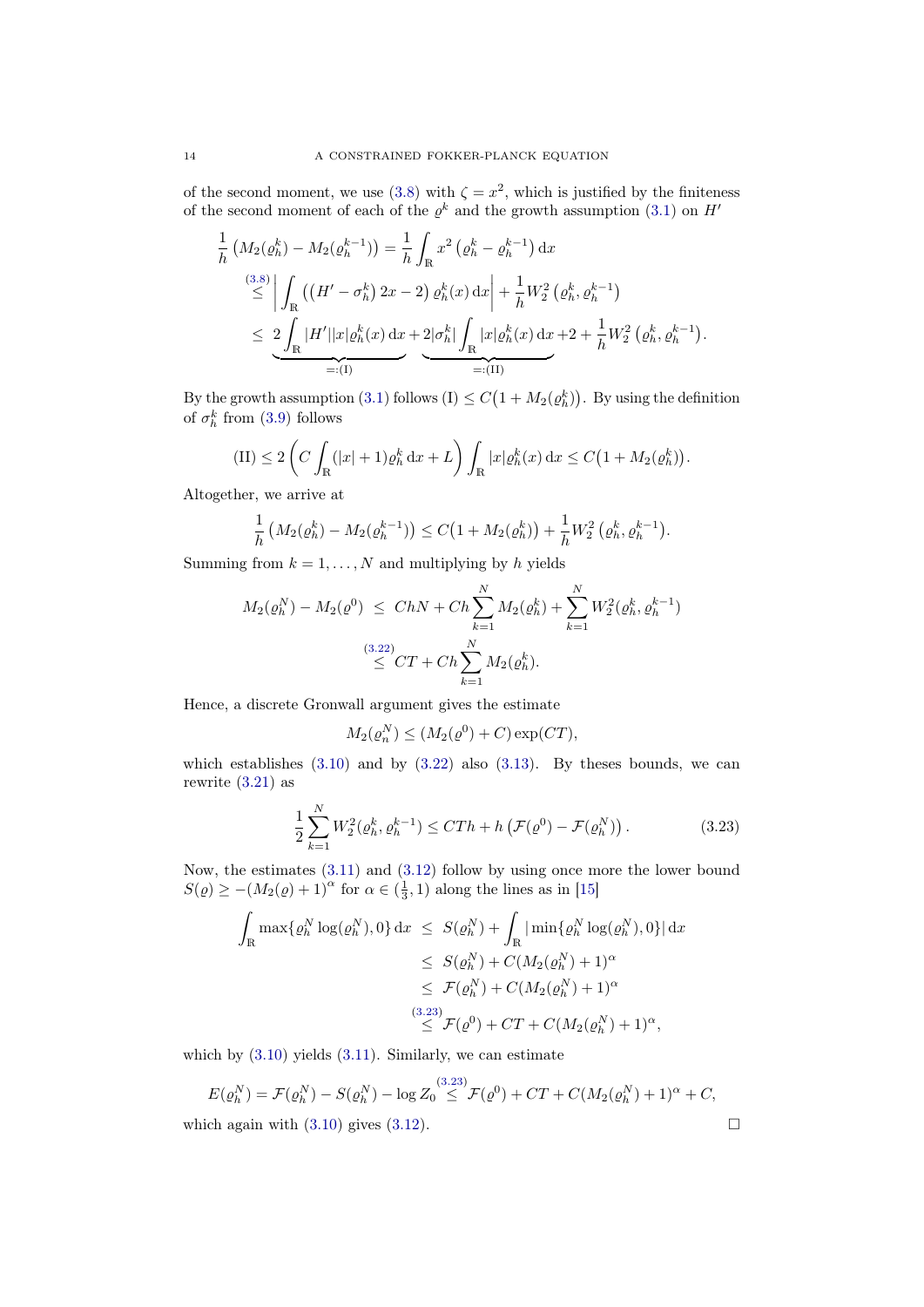*Proof of Lemma [3.8.](#page-7-9)* The proof is based on an Arzelà-Ascoli argument. Since  $\sigma_h$  is not continuous, we approximate it by a continuous function as follows

$$
\tilde{\sigma}_h(t) := \sigma_h^k + \left(\sigma_h^{k+1} - \sigma_h^k\right) \frac{t - kh}{h} \qquad \text{for } t \in [kh, (k+1)h)
$$

To apply the Arzelà-Ascoli argument, it is necessary to proof uniform boundedness and a uniform modulus of continuity of  $(\tilde{\sigma}_h(t))_{h>0}$ .

Uniform boundedness. By using the Lipschitz bound on  $\ell$  as well as the growth estimates on  $H$  from Assumption [3.1,](#page-5-1) it holds

$$
\sup_{h>0,t\in(0,T)} |\tilde{\sigma}_h(t)| \le \max_{\{k,h:kh\le T\}} |\sigma_h^k|
$$
  

$$
\stackrel{(3.9)}{=} \max_{\{k,h|kh\le T\}} \left| \frac{1}{h} \int_{\mathbb{R}} \left( \varrho_h^k - \varrho_h^{k-1} \right) x \, dx + \int_{\mathbb{R}} H'(x) \varrho_h^k(x) \, dx \right| \tag{3.24}
$$
  

$$
\le \max_{\{k,h|kh\le T\}} \left( L + C(1 + M_2(\varrho_h^k)) \right) \stackrel{(3.10)}{\le} C.
$$

Uniform modulus of continuity. We prove an Lipschitz bound, by first noting that for any  $t, t' \in (0, T)$ , it holds

<span id="page-14-0"></span>
$$
\frac{|\tilde{\sigma}_h(t) - \tilde{\sigma}_h(t')|}{|t - t'|} \le \max_{k \in \{1, ..., N\}} \frac{|\sigma_h^k - \sigma_h^{k-1}|}{h}
$$

Hence, it suffices to estimate the increment for any k with  $kh \leq T$ . Therefore, based on the definition of  $\sigma_h^k$  from [\(3.9\)](#page-7-3) we apply [\(3.8\)](#page-7-2) with H' instead of  $\zeta$ , which is justified by an approximation using dominated convergence and the second moment estimate, and arrive at

$$
\frac{|\sigma_h^k - \sigma_h^{k-1}|}{h} \stackrel{(3.9)}{=} \frac{1}{h} \left| \frac{1}{h} \int_{\mathbb{R}} \left( \varrho_h^k - \varrho_h^{k-2} \right) x \, dx + \int_{\mathbb{R}} H'(x) (\varrho_h^k - \varrho_h^{k-1}) \, dx \right|
$$
\n
$$
\stackrel{(3.8)}{\leq} \left( \left| \frac{1}{h^2} \int_{\mathbb{R}} \left( \varrho_h^k - \varrho_h^{k-2} \right) x \, dx \right| + \left| \int_{\mathbb{R}} \left( \left( H'(x) - \sigma_h^k \right) H''(x) - H'''(x) \right) \varrho_h^k \, dx \right|
$$
\n
$$
+ \sup_{x \in \mathbb{R}} \frac{|H'''(x)|}{2} \frac{1}{h} W_2^2(\varrho_h^{k-1}, \varrho_h^k) \right)
$$
\n
$$
\leq \left( \left| \frac{1}{h^2} \left( \ell(kh) - \ell((k-2)h) \right) \right| + \left| \int_{\mathbb{R}} H'(x) H''(x) \varrho_h^k(x) \, dx \right|
$$
\n
$$
+ \left| \sigma_h^k \int_{\mathbb{R}} H''(x) \varrho_h^k \, dx \right| + \frac{1}{2} \sup_{\mathbb{R}} |H'''(x)| \frac{1}{h} W_2^2(\varrho_h^{k-1}, \varrho_h^k) \right)
$$
\n=:\n(I) + (II) + (III) + (IV)

Now, each term is bounded by using Assumption [3.1](#page-5-1) and the a priori estimate of Lemma [3.7.](#page-7-1) Indeed, it holds  $(I) \leq \sup_{t \in [0,T]} |\ddot{l}(t)| \leq C$  since  $\ell \in C^2(\mathbb{R}_+;\mathbb{R})$ . Then, the growth condition on H as stated in [\(3.1\)](#page-5-2) imply (II)  $\leq C \int_R(1+|x|) \varrho_h^k(x) dx \leq C$ by [\(3.10\)](#page-7-4). Likewise the already proven uniform bound on  $\sigma_h^k$  in [\(3.24\)](#page-14-0) and uniform assumption on  $H''$  imply (III)  $\leq C$ . Finally, the term (IV) is bounded by the uniform assumption on  $H^{\prime\prime\prime}$  and the a priori estimate [\(3.13\)](#page-7-6). Hence, we have proven the discrete Lipschitz estimate for any  $t, t' \in [0, T]$ 

<span id="page-14-1"></span>
$$
\frac{|\tilde{\sigma}_h(t) - \tilde{\sigma}_h(t')|}{|t - t'|} \le \max_{k \in \{1, \dots, N\}} \frac{|\sigma_h^k - \sigma_h^{k-1}|}{h} \le C \tag{3.25}
$$

Therefore, by an Arzelà-Ascoli argument exists  $\sigma \in C([0,T];\mathbb{R})$  such that  $\tilde{\sigma}_h \to \sigma$ uniformly on  $(0, T)$  along a subsequence. It remains to estimate the error done by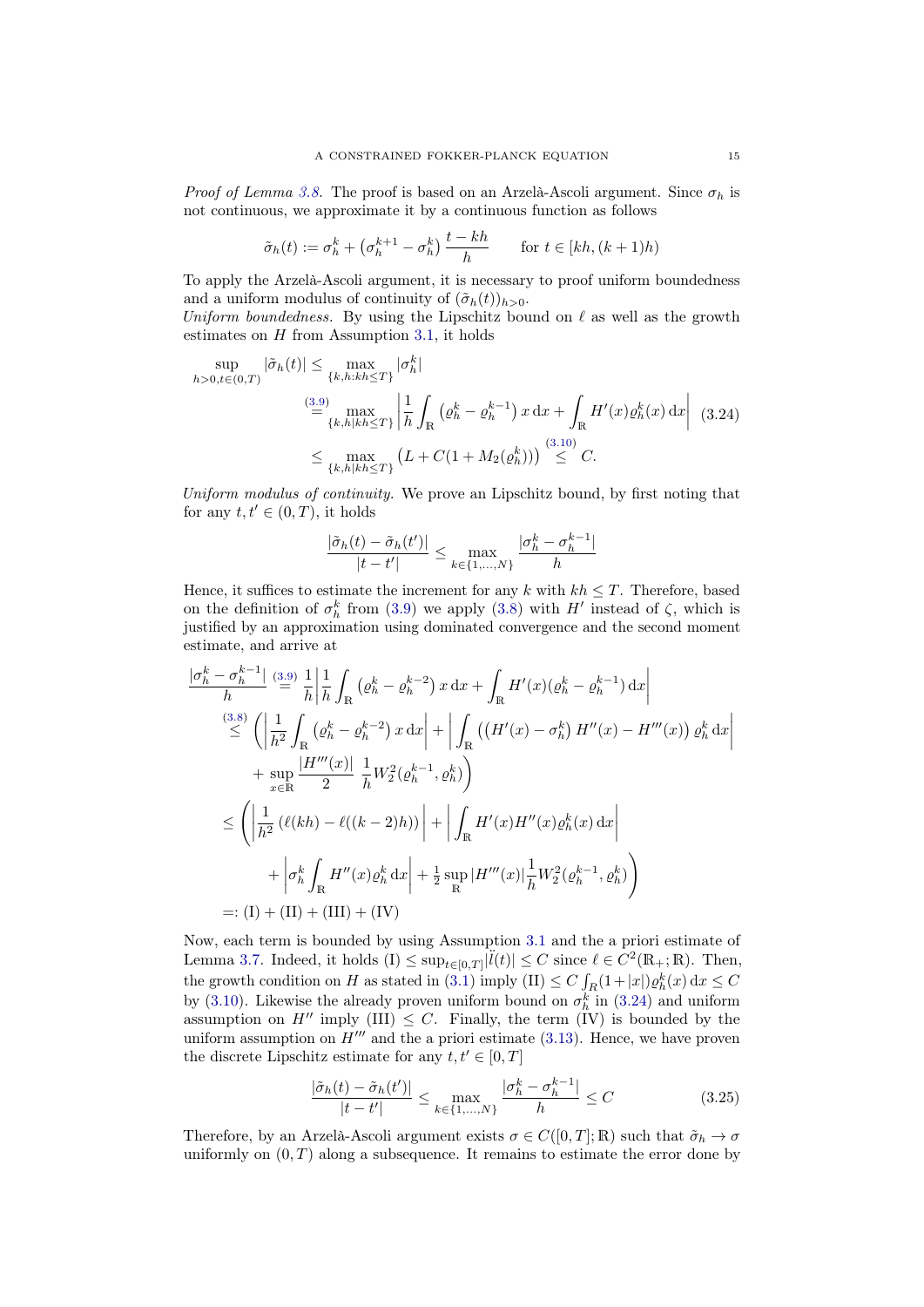the linear interpolation of  $\sigma_h(t)$ 

$$
\sup_{t\in(0,T)} |\sigma_h(t) - \tilde{\sigma}_h(t)| \le \sup_{(k+1)h\le T} |\sigma_h^{k+1} - \sigma_h^k| \stackrel{(3.23)}{\le} Ch \quad \text{for all } h > 0.
$$

 $(2.95)$ 

## 4. Long time behaviour

<span id="page-15-0"></span>In this section we investigate the evolution of the constrained Fokker-Planck equation [\(1.1\)](#page-0-0) under the assumption that the external forcing becomes constant and under quadratic growth assumption at infinity of the potential  $H$ . The general idea is based on exploiting the entropy-dissipation identity [\(1.5\)](#page-1-0). This strategy was partly also applied in [\[8,](#page-24-10) Chapter 5] and [\[10,](#page-24-12) Chapter 7] to derive the qualitative trend to equilibrium. We complemented this result with a quantitative rate of convergence to equilibrium based on the investigation of suitable relative entropies with respect to local equilibrium sates. Therefore, let us first characterize these states and prove some auxiliary results

We set the parameter  $\nu$  to one within the next two sections and discuss the  $\nu$ -dependence of the constants later in Section [4.3.](#page-22-0)

4.1. Local equilibrium states and first properties. For the qualitative longtime behaviour, we make the following slightly stronger assumptions in comparison to Assumption [3.1](#page-5-1) on the potential H and forcing term  $\ell$ .

<span id="page-15-4"></span>**Assumption 4.1.** The function  $H \in C^3(\mathbb{R}; \mathbb{R}_+)$  has quadratic growth at infinity such that for two constants  $c_{H,+} > 0$ 

$$
\liminf_{x \to \pm \infty} H''(x) = c_{H, \pm} \qquad \text{and} \qquad \lim_{x \to \pm \infty} H'''(x) = 0. \tag{4.1}
$$

The forcing  $\ell \in W^{1,\infty}(\mathbb{R}_+;\mathbb{R})$  becomes stationary

<span id="page-15-2"></span>
$$
\lim_{t \to \infty} \ell(t) = \ell^* \quad \text{and} \quad \dot{\ell} \in L^1(\mathbb{R}_+).
$$

The initial data  $\rho^0 \in \mathcal{P}_2(\mathbb{R})$  has finite free energy [\(1.4\)](#page-1-1), that is  $\mathcal{F}(\rho^0) < \infty$ .

A simple example for a potential, that satisfies these assumptions is a double-A simple example for a potential, that satisfies these assumptions is a c<br>well-potential with quadratic growth at infinity like  $H(x) = (\sqrt{x^2 + 1} - 2)^2$ .

Let us introduce a family  $\{\gamma_{\sigma}\}_{\sigma \in \mathbb{R}}$  of probability measures on R parametrized by the Lagrange multiplier  $\sigma$  with density defined by

$$
\gamma_{\sigma}(x) := \frac{1}{Z_{\sigma}} \exp(-H(x) + \sigma x) \quad \text{with} \quad Z_{\sigma} := \int \exp(-H(x) + \sigma x) \, dx. \tag{4.2}
$$

Note, that under the growth assumption [\(4.1\)](#page-15-2) the partition sum  $Z_{\sigma}$  is finite. Moreover, for a probability density  $\gamma \in \mathcal{P}_2(\mathbb{R})$ , we define its variance by

<span id="page-15-3"></span>
$$
\text{Var}(\gamma) := \int x^2 \gamma(x) \, dx - \left( \int x \gamma(x) \, dx \right)^2.
$$

First of all we characterize the energy minimizer for a constant constraint.

<span id="page-15-1"></span>Proposition 4.2 (Constrained free energy minimization). The constrained minimization of the free energy functional  $\mathcal F$  as given in [\(1.4\)](#page-1-1) over the constrained manifold  $\mathcal{M}^{\ell}$  defined in [\(3.2\)](#page-5-5) has a unique minimum given by  $\gamma_{\lambda(\ell)}$  as in [\(4.2\)](#page-15-3). Here, the function  $\lambda : \mathbb{R} \to \mathbb{R}$  is implicitly defined as the solution to

<span id="page-15-6"></span><span id="page-15-5"></span>
$$
\forall \ell \in \mathbb{R} : \qquad M_1(\gamma_{\lambda(\ell)}) \stackrel{!}{=} \ell. \tag{4.3}
$$

In addition, by defining the constants

$$
c_{\text{Var}} := \inf_{\eta \in \mathbb{R}} \text{Var}(\gamma_{\eta}) \qquad \text{and} \qquad C_{\text{Var}} := \sup_{\eta \in \mathbb{R}} \text{Var}(\gamma_{\eta}) \tag{4.4}
$$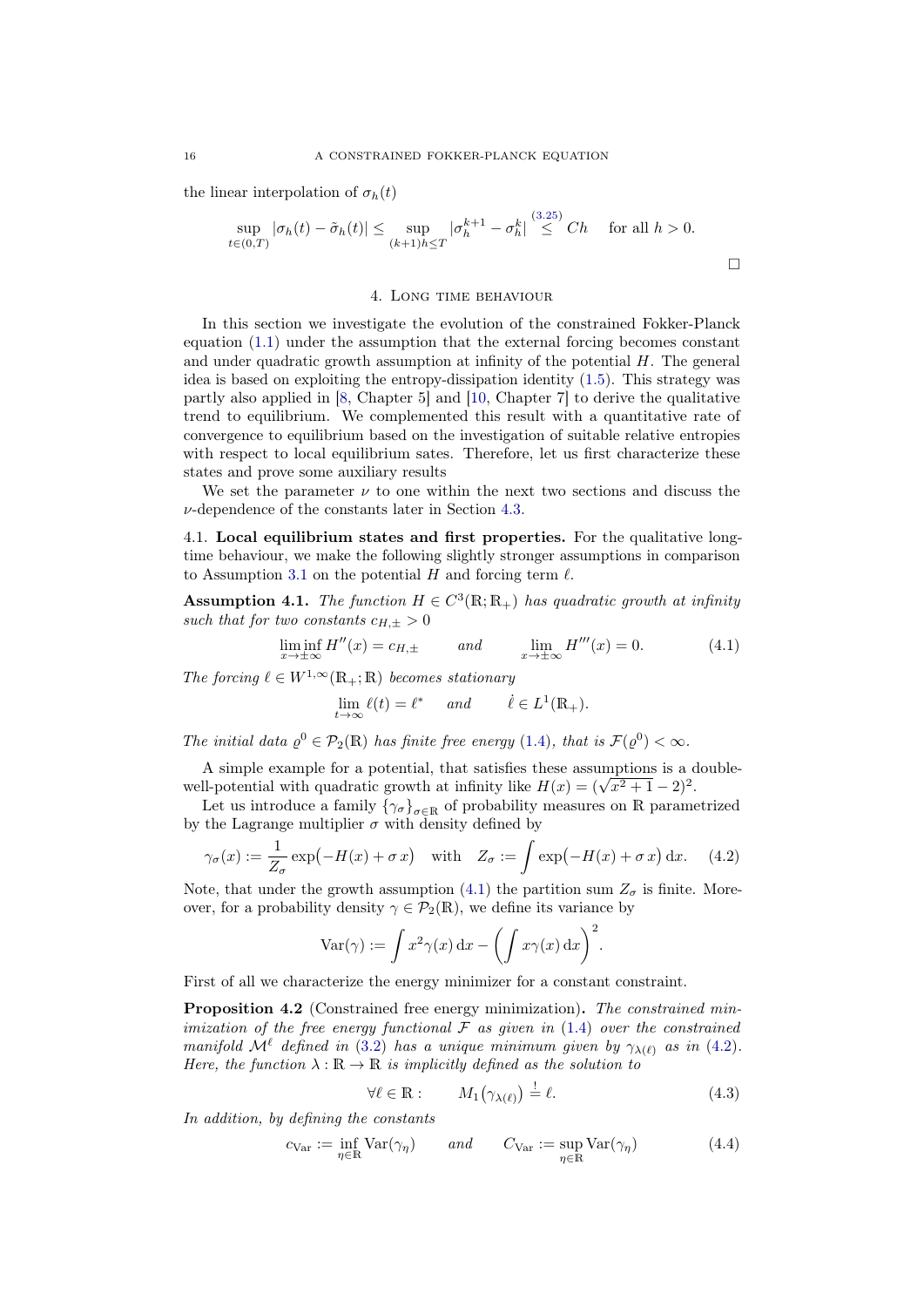it holds the bi-Lipschitz estimate

<span id="page-16-1"></span>
$$
0 < c_{\text{Var}} \le \frac{dM_1(\gamma_\lambda)}{d\lambda} = \text{Var}(\gamma_\lambda) \le C_{\text{Var}} < \infty. \tag{4.5}
$$

Proof. The uniqueness of the minimizer follows from strict convexity and weak- $L^1(\mathbb{R})$ -lower semicontinuity of F over the weakly  $L^1(\mathbb{R})$ -closed and convex set  $\mathcal{M}^{\ell}$ by the direct method of the calculus of variations (cf. Proposition [3.3](#page-6-5) and [\[15,](#page-24-4) Proposition 4.1]).

To characterize the minimizer  $\varrho^{\ell}$ , we use the convexity of  $x \mapsto x \log(x)$  on  $\mathbb{R}_+$ and obtain

$$
x \log(x) \ge y \log(y) + (\log(y) + 1)(x - y)
$$
 for  $x \ge 0, y > 0$ .

Then, for all  $\varrho \in \mathcal{M}^{\ell}$ , we find

$$
\mathcal{F}(\varrho) = \int (\varrho \log \varrho + H\varrho) \, dx \ge \int (\varrho^{\ell} \log \varrho^{\ell} + (\log(\varrho^{\ell}) + 1)(\varrho - \varrho^{\ell}) + H\varrho) \, dx
$$

$$
= \mathcal{F}(\varrho^{\ell}) + \int (\log(\varrho^{\ell}) + H(x) - \lambda(\ell)x - z(\ell)) (\varrho - \varrho^{\ell}) \, dx
$$

Here, by using the fact that  $\int (\lambda(\ell)x + z(\ell)) (\varrho - \varrho^{\ell}) dx = 0$  for  $\varrho, \varrho^{\ell} \in \mathcal{M}^{\ell}$ , we introduced two additional Lagrange multipliers  $z(\ell), \lambda(\ell) \in \mathbb{R}$  corresponding to the conversation of total mass and the constraint  $M_1(\varrho) = \ell$ , respectively. Since the lower bound has to hold for all  $\varrho \in \mathcal{M}^{\ell}$ , we obtain that  $\log(\varrho^{\ell}) + H(x) - \lambda(\ell)x - z(\ell) = 0$ and by uniqueness in  $\mathcal{M}^{\ell}$ ,  $\varrho^{\ell}$  is exactly of the form  $\varrho^{\ell} = \gamma_{\lambda(\ell)}$  as defined in [\(4.2\)](#page-15-3) and  $\ell \mapsto \lambda(\ell)$  yet to be determined. Therefore, it remains to show that for any  $\ell \in \mathbb{R}$  there is a unique  $\lambda(\ell)$ , such that  $M_1(\gamma_{\lambda(\ell)}) = \ell$ . We calculate the derivative of  $\lambda \mapsto M_1(\gamma_\lambda)$ 

$$
\frac{dM_1(\gamma_\lambda)}{d\lambda} = \frac{d}{d\lambda} \int x \,\gamma_\lambda(x) \,dx = \frac{d}{d\lambda} \int x \,\frac{\exp(-H(x) + \lambda x)}{Z_\lambda} \,dx
$$

$$
= \int x^2 \,\gamma_\lambda(x) \,dx - \left(\int x \,\gamma_\lambda(x) \,dx\right)^2 = \text{Var}(\gamma_\lambda).
$$

Assumption [4.1](#page-15-4) ensures that the constants  $c_{\text{Var}}$  and  $C_{\text{Var}}$  defined in [\(4.4\)](#page-15-5) are positive and finite, respectively. Indeed, for  $\lambda \to \pm \infty$ , the quadratic growth [\(4.1\)](#page-15-2) ensures that  $\gamma_{\lambda}$  converges to a Gaussian distribution with standard deviation  $c_{\pm}^{-1}$ , respectively, implying a finite and positive variance. Therefore, the function  $\lambda \rightarrow$  $M_1(\gamma_\lambda)$  is uniformly bi-Lipschitz and especially strictly monotone with  $M_1(\gamma_\lambda) \rightarrow$  $\pm\infty$  as  $\lambda \to \pm\infty$ .

It is convenient to consider the relative entropy as given in [\(1.7\)](#page-2-5) with respect to the measures  $\gamma_{\sigma}$  as defined in [\(4.2\)](#page-15-3).

By comparing the above definition with the free energy [\(1.4\)](#page-1-1), we observe the identity  $\mathcal{H}(\varrho|\gamma_0) = \mathcal{F}(\varrho)$ . We need to compare the relative entropies with the dissipation. The according energy–dissipation inequality is called a logarithmic Sobolev inequality and is well studied in the literature (cf. [\[12,](#page-24-13) [16,](#page-24-14) [3,](#page-23-3) [19\]](#page-24-15)).

<span id="page-16-2"></span>**Lemma 4.3** (Logarithmic Sobolev inequality). Under Assumption [4.1,](#page-15-4) the measure  $\gamma_{\sigma}$  from [\(4.2\)](#page-15-3) satisfies for any  $\sigma \in \mathbb{R}$  a logarithmic Sobolev inequality with constant  $C_{\text{LSI}}(\sigma) > 0$ , that is for all  $\rho \in \mathcal{P}_2(\mathbb{R})$  with  $\mathcal{D}(\rho, \sigma) < \infty$  it holds

<span id="page-16-3"></span>
$$
\mathcal{H}(\varrho|\gamma_{\sigma}) \le C_{\mathrm{LSI}}(\sigma) \ \mathcal{D}(\varrho, \sigma) \tag{4.6}
$$

Moreover, for any  $M > 0$  exists  $C_{\text{LSL},M} < \infty$  such that

<span id="page-16-0"></span>
$$
\sup_{|\sigma| \le M} C_{\text{LSI}}(\sigma) \le C_{\text{LSI},M}.\tag{4.7}
$$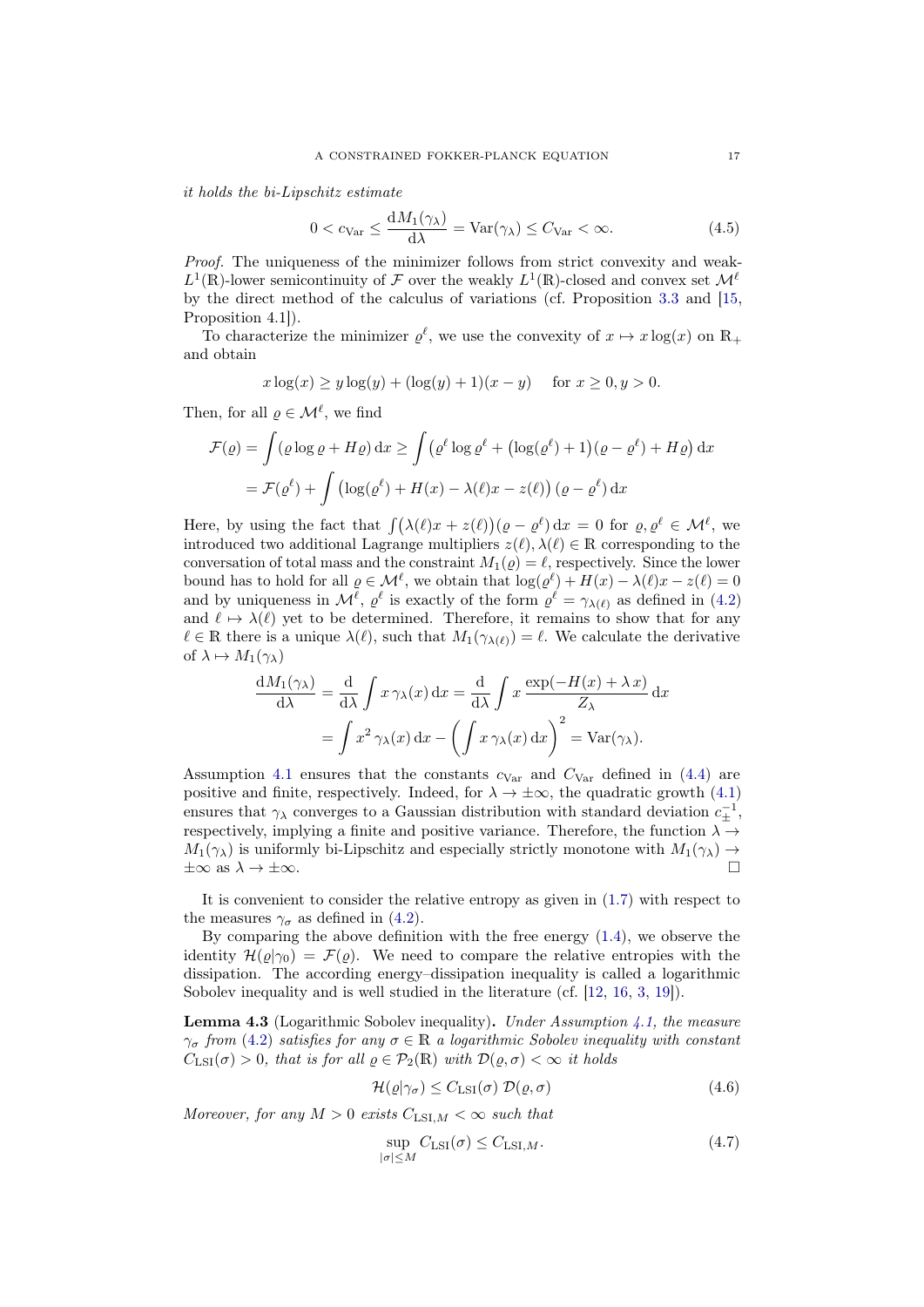Moreover, if H is uniformly convex, that is if for some  $k > 0$  it holds  $\inf_{x \in \mathbb{R}} H''(x) \geq$ k, then  $C_{\text{LSI}} = \frac{1}{k}$  independent of  $\sigma$ .

*Proof.* Using the function  $H_{\sigma}(x) := H(x) - \sigma x$ , we can write  $\gamma_{\sigma} = e^{-H_{\sigma}}/Z_{\sigma}$ with  $Z_{\sigma}$  as defined in [\(4.2\)](#page-15-3). Then by Assumption [\(4.1\)](#page-15-2) on the growth of H it follows, that there exists a decomposition of  $H_{\sigma} = H_{c,\sigma} + H_{b,\sigma}$  into two functions  $H_{c,\sigma}, H_{b,\sigma} : \mathbb{R} \to \mathbb{R}$  such that  $H_{c,\sigma}$  is uniformly convex and  $H_{b,\sigma}$  is compactly supported and bounded such that

$$
\inf_{x \in \mathbb{R}} H''_{c,\sigma}(x) \ge \frac{\min\{c_{H,+}, c_{H,-}\}}{2} \quad \text{and} \quad \sup_{x \in \mathbb{R}} H_{b,\sigma} - \inf_{x \in \mathbb{R}} H_{b,\sigma} \le C_{H,\sigma}.
$$

The measure  $\gamma_{\sigma}$  is of the form such that [\[16,](#page-24-14) Corollary 1.7] can be applied and we conclude

$$
C_{\text{LSI}}(\sigma) \le \frac{2e^{2C_{H,\sigma}}}{\min\{c_{H,-},c_{H,+}\}}.
$$

Statement [\(4.7\)](#page-16-0) is an immediate consequence, since  $C_{H,\sigma}$  and in particular  $C_{\text{LSI}}(\sigma)$ depends by the smoothness of H continuously on  $\sigma$  and hence is bounded on each compact interval. Finally, in the convex case, we can directly apply [\[16,](#page-24-14) Corollary  $1.6$ ].

To apply the logarithmic Sobolev inequality, we have to ensure that  $\sigma$  is bounded, which is the content of the following lemma.

<span id="page-17-0"></span>**Lemma 4.4.** Under Assumption  $(4.1)$ , it holds for any solution to  $(1.1)$  with constraint [\(1.2\)](#page-0-1)

(i) The second moment and the Lagrange multiplier  $\sigma$  remain bounded, that is for some  $C > 0$  we have

$$
||M_2(\varrho(\cdot))||_{L^\infty(\mathbb{R}_+)} \le C \quad \text{and} \quad ||\sigma||_{L^\infty(\mathbb{R}_+)} \le C. \tag{4.8}
$$

(ii) The free energy along solutions remains bounded, that is for some  $C > 0$  it holds

<span id="page-17-2"></span><span id="page-17-1"></span>
$$
\|\mathcal{F}(\varrho(\cdot))\|_{L^{\infty}(\mathbb{R}_+)} \le C. \tag{4.9}
$$

(iii) For any sequence  $\{t_n\}_{n\in\mathbb{N}}$  with  $t_n \to \infty$  there exists a subsequence  $t_{n(k)}$  such that

$$
\varrho_{t_{n(k)}} \rightharpoonup \varrho^* \quad in \ L^1(\mathbb{R}) \qquad with \qquad \varrho^* \in \mathcal{M}^{\ell^*}.
$$

*Proof.* (i): This is content of [\[14,](#page-24-3) Appendix A, Proposition 2]. The basic idea is to use a comparison principle for scalar ODEs and the quadratic growth Assumption [\(4.1\)](#page-15-2) on H, to establish the bound  $M_2(\varrho(t, \cdot)) \leq C(1 + ||\sigma||_{L^{\infty}(\mathbb{R}_+)})$ . By using again the explicit quadratic growth, the equation [\(1.3\)](#page-0-2) yields  $|\sigma(t)| \leq C(1 + M_2(\varrho(t, \cdot)))$ . Hence, together it follows that  $\|\sigma\|_{L^{\infty}(\mathbb{R}_+)} \leq C (1 + \|\sigma\|_{L^{\infty}(\mathbb{R}_+)})^{1/2}$ .

 $(ii)$ : The upper bound for the free energy follows from the energy-dissipation identity [\(1.5\)](#page-1-0)

$$
\mathcal{F}(\varrho(t)) \leq \mathcal{F}(\varrho^0) + \int_0^\infty \sigma(t)\dot{\ell}(t) dt \leq \mathcal{F}(\varrho^0) + \|\sigma\|_{L^\infty(\mathbb{R}_+)} \|\dot{\ell}\|_{L^1(\mathbb{R}_+)}.
$$

The lower bound for the free energy follows by estimating the negative part of the entropy function in terms of the second moment. For any  $\alpha \in (\frac{1}{3}, 1)$  exists  $C > 0$ such that  $\int \varrho \log \varrho \geq -C(M_2(\varrho) + 1)^{\alpha}$  (cf. [\[15,](#page-24-4) Equation (14)]), which together with (i) gives the lower bound.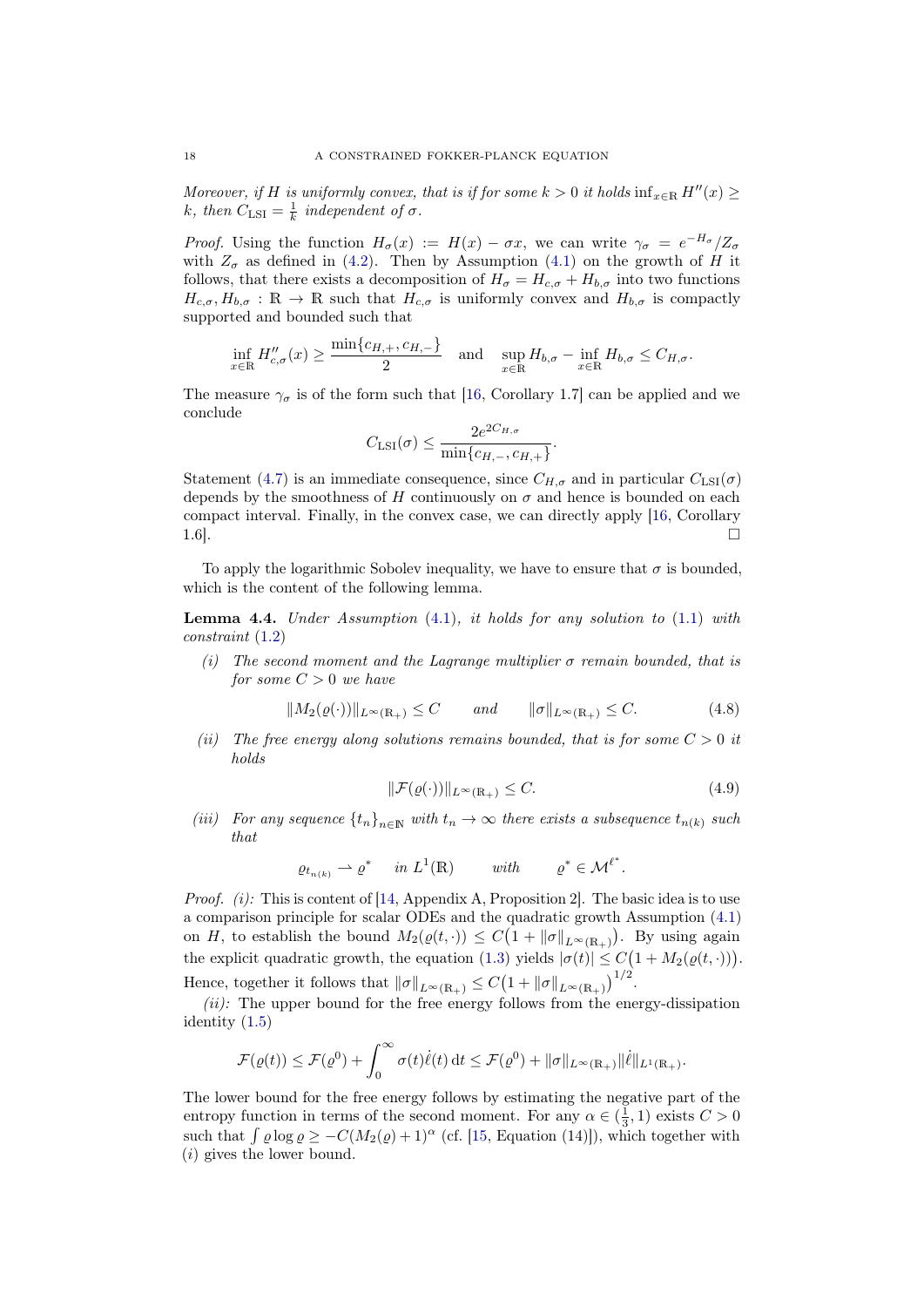(iii): The sequence  $(\varrho(t_n))_{n\in\mathbb{N}}$  is uniformly integrable. Indeed, we obtain from [\(4.9\)](#page-17-1) the bound

$$
\int (\varrho(t_n) \log(\varrho(t_n)))_+ \, \mathrm{d}x \leq C,
$$

where for  $a \in \mathbb{R}$ ,  $(a)_+ := \max\{a, 0\}$  denotes the positive part. This estimate implies uniform integrability of  $(\rho(t_n))_{n\in\mathbb{N}}$  via

$$
\int_{\{|\varrho(t_n)|>M\}} \varrho(t_n, dx) \leq \frac{1}{\log(M)} \int_{\{|\varrho(t_n)|>M\}} (\varrho(t_n) \log(\varrho(t_n)))_+ dx \leq \frac{C}{\log(M)},
$$

where  $M > e$  is arbitrary. Therefore, we find a subsequence  $(\varrho(t_{n_k}))_{k \in \mathbb{N}}$  such that  $\varrho(t_{n_k}) \rightharpoonup \varrho^*$  in  $L^1(\mathbb{R})$ . It remains to show  $\varrho^* \in \mathcal{M}^{\ell^*}$ .

The uniform bound on the second moment in [\(4.8\)](#page-17-2) implies tightness, which implies  $\int_{\mathbb{R}} \varrho^* dx = 1$ . Similarly, the convergence of the first moment and boundedness of the second moment follow from a standard truncations argument from the bound [\(4.8\)](#page-17-2). This shows  $\varrho^* \in \mathcal{M}^{\ell^*}$  and finishes the proof.

Remark 4.5. From the results of Lemma [4.4,](#page-17-0) it is possible to identify the limit  $\rho^*$ as  $\gamma_{\lambda(\ell^*)}$  and to show that  $\varrho(t_n) \to \gamma_{\lambda(\ell^*)}$  as well as  $\mathcal{F}(\varrho(t_n)) \to \mathcal{F}(\gamma_{\lambda(\ell^*)})$  (cf. [\[10,](#page-24-12) Chapter 7]) for some sequence  $(t_n)_{n\in\mathbb{N}}$ .

4.2. Convergence to equilibrium in relative entropy. The previous section indicates, that under Assumption [4.1](#page-15-4) the free energy of solutions  $\mathcal{F}(\varrho(t))$  converges to  $\mathcal{F}(\gamma_{\sigma^*})$  whenever the constraint becomes constant  $\ell(t) \to \ell^*$  with  $\sigma^*$  such that  $\int x\gamma_{\sigma^*} = \ell^*$ . This suggests, that the relative entropy  $\mathcal{H}(\varrho(t)|\gamma_{\sigma^*}) \to 0$  as  $t \to \infty$  as defined in [\(1.7\)](#page-2-5). In order to prove this, one could seek for a differential inequality involving the relative entropy with respect to  $\gamma_{\sigma^*}$ . However, a direct approach in this direction needs to show convergence of the Lagrangian multiplier  $\sigma$ , since terms involving  $\sigma - \sigma^*$  would occur along the calculation.

To avoid the occurrence of terms involving  $\sigma$ , which cannot easily be controlled, we introduce a quasistationary equilibrium following the constraint, which is given by  $\gamma_{\lambda(\ell(t))}$  with  $\lambda(\ell)$  as defined in Proposition [4.2.](#page-15-1) It turns out, that the relative entropy with respect  $\gamma_{\lambda(\ell(t))}$  allows for a control without the need to show convergence of  $\sigma$ .

The first observation is the following relative entropy comparison as well as a comparison of certain free energy differences with relative entropy.

**Lemma 4.6.** For all  $\eta \in \mathbb{R}$ , all  $\ell \in \mathbb{R}$  and all  $\varrho \in \mathcal{M}^{\ell}$  it holds

$$
\frac{c_{\text{Var}}}{2}(\eta - \lambda(\ell))^2 \le \mathcal{H}(\varrho|\gamma_\eta) - \mathcal{H}(\varrho|\gamma_{\lambda(\ell)}) \le \frac{C_{\text{Var}}}{2}(\eta - \lambda(\ell))^2 \tag{4.10}
$$

as well as

<span id="page-18-2"></span><span id="page-18-0"></span>
$$
\mathcal{F}(\varrho) - \mathcal{F}(\gamma_{\eta}) - \mathcal{H}(\varrho|\gamma_{\eta}) = \eta(\ell - M_1(\gamma_{\eta})). \tag{4.11}
$$

Moreover, for any  $\ell^* \in \mathbb{R}$ , any  $\ell \in \mathbb{R}$  and all  $\varrho \in \mathcal{M}^{\ell}$  it holds

<span id="page-18-1"></span>
$$
\mathcal{H}(\varrho|\gamma_{\lambda(\ell^*)}) \le \mathcal{H}(\varrho|\gamma_{\lambda(\ell)}) + \frac{C_{\text{Var}}}{2c_{\text{Var}}^2} |\ell^* - \ell|^2. \tag{4.12}
$$

*Proof.* Let us first rewrite for any  $\eta, \lambda \in \mathbb{R}$  and all  $\varrho \in \mathcal{M}^{\ell}$  the relative entropy difference

$$
\mathcal{H}(\varrho|\gamma_{\eta}) - \mathcal{H}(\varrho|\gamma_{\lambda}) = \log \frac{Z_{\eta}}{Z_{\lambda}} + \ell(\lambda - \eta) = \int_{\lambda}^{\eta} (\partial_{\xi} \log Z_{\xi} - \ell) d\xi
$$

$$
= \int_{\lambda}^{\eta} (M_{1}(\gamma_{\xi}) - \ell) d\xi.
$$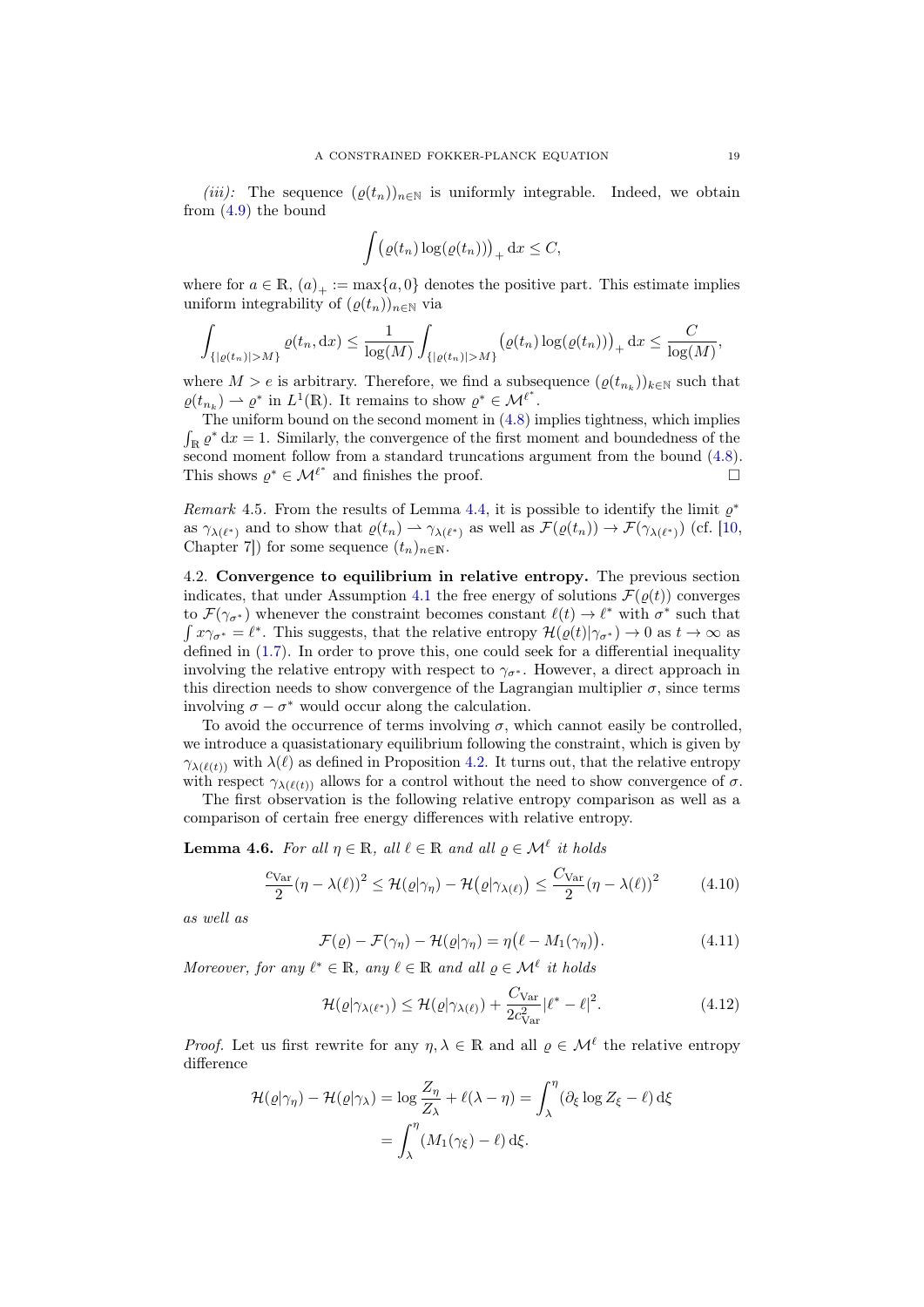Choosing  $\lambda = \lambda(\ell)$  as defined in [\(4.3\)](#page-15-6), it follows  $\ell = M_1(\gamma_{\lambda(\ell)})$  and hence

$$
\mathcal{H}(\varrho|\gamma_{\eta}) - \mathcal{H}(\varrho|\gamma_{\lambda(\ell)}) = \int_{\lambda(\ell)}^{\eta} \int_{\lambda(\ell)}^{\xi} \frac{\mathrm{d}M_1(\gamma_{\theta})}{\mathrm{d}\theta} \, \mathrm{d}\theta \, \mathrm{d}\xi = \int_{\lambda(\ell)}^{\eta} \int_{\lambda(\ell)}^{\xi} \mathrm{Var}(\gamma_{\theta}) \, \mathrm{d}\theta \, \mathrm{d}\xi.
$$

The result [\(4.10\)](#page-18-0) follows from the lower and upper bound on the variance [\(4.4\)](#page-15-5). For the second identity, we consider in a similar manner the free energy difference  $\mathcal{F}(\varrho) - \mathcal{F}(\gamma_{\eta})$  and the relative entropy  $\mathcal{H}(\varrho|\gamma_{\eta})$ 

$$
\mathcal{F}(\varrho) - \mathcal{F}(\gamma_{\eta}) = \int \varrho \log \varrho + \int H \varrho - \int \gamma_{\eta} \log \gamma_{\eta} - \int H \gamma_{\eta}
$$
  
= 
$$
\int \varrho \log \frac{\varrho}{\gamma_{\eta}} - \int \varrho \log Z_{\eta} + \eta \int x \varrho + \int \gamma_{\eta} \log Z_{\eta} - \eta \int x \gamma_{\eta}
$$
  
= 
$$
\mathcal{H}(\varrho|\gamma_{\eta}) + \eta(\ell - M_1(\gamma_{\eta})).
$$

The estimate [\(4.12\)](#page-18-1) is an immediate consequence of the bound [\(4.5\)](#page-16-1) on  $\ell \mapsto \lambda(\ell)$ , which implies

<span id="page-19-5"></span><span id="page-19-1"></span>
$$
\frac{|\ell^* - \ell|}{C_{\text{Var}}} \le |\lambda(\ell^*) - \lambda(\ell)| \le \frac{|\ell^* - \ell|}{c_{\text{Var}}}.
$$
\n(4.13)

The next Lemma calculates the entropy with respect to some time dependent parametrized steady states  $\gamma_{\eta}$  for any  $\eta \in C^{1}(\mathbb{R}_{+}, \mathbb{R})$ .

<span id="page-19-2"></span>**Lemma 4.7.** Let 
$$
\eta \in C^1(\mathbb{R}_+, \mathbb{R})
$$
 and  $\varrho$  be a solution to (1.1) then it holds  
\n
$$
\frac{d}{dt} \mathcal{H}(\varrho(t)|\gamma_{\eta(t)}) = -\mathcal{D}(\varrho(t), \sigma(t)) + \dot{\ell}(t)(\sigma(t) - \eta(t)) - \dot{\eta}(t)(\ell(t) - M_1(\gamma_{\eta})).
$$
\n(4.14)

Proof. The proof consists in a straightforward calculation using the chain rule and several integrations by parts, where we for the sake of notation neglect the time dependence of  $\varrho, \eta, \sigma$  and  $\ell$ . We calculate

$$
\frac{d}{dt} \mathcal{H}(\varrho|\gamma_{\eta}) = \int \left( \log \frac{\varrho}{\gamma_{\eta}} + 1 \right) \partial_t \varrho - \dot{\eta} \int \varrho \partial_{\eta} \log \gamma_{\eta} \n= - \int \left( \partial_x \log \frac{\varrho}{\gamma_{\eta}} \right) \left( \partial_x \log \frac{\varrho}{\gamma_{\sigma}} \right) \varrho - \dot{\eta} \int (x - \partial_{\eta} \log Z_{\eta}) \varrho \n= - \mathcal{D}(\varrho, \sigma) - \int \left( \partial_x \log \frac{\gamma_{\sigma}}{\gamma_{\eta}} \right) \left( \partial_x \log \frac{\varrho}{\gamma_{\sigma}} \right) \varrho - \dot{\eta} (\ell - M_1(\gamma_{\eta})).
$$

The conclusion follows from

$$
\int \left(\partial_x \log \frac{\gamma_\sigma}{\gamma_\eta}\right) \left(\partial_x \log \frac{\varrho}{\gamma_\sigma}\right) \varrho = (\sigma - \eta) \int (H' - \sigma) \varrho = -(\sigma - \eta) \dot{\ell},
$$

by the equation of the Lagrange multiplier  $(1.3)$ .

The identity [\(4.14\)](#page-19-1) shows that the choice  $\eta(t) = \lambda(\ell(t))$  has the advantage that the term involving  $\dot{\eta}$  vanishes. With this preliminary considerations, we can prove the quantitative long-time behaviour.

<span id="page-19-0"></span>**Theorem 4.8.** Let Assumption [4.1](#page-15-4) be satisfied, then for a solution to  $(1.1)$  with constraint [\(1.2\)](#page-0-1) holds

$$
\mathcal{H}\big(\varrho(t)|\gamma_{\lambda(\ell(t))}\big) \leq e^{-\tau t} \mathcal{H}\big(\varrho|\gamma_{\lambda(\ell(0))}\big) + C_{\ell,\sigma} \int_0^t e^{-\tau(t-s)}|\dot{\ell}(s)| \,\mathrm{d}s,\tag{4.15}
$$

where  $\tau := C^{-1}_{\text{LSI},\|\sigma\|_{L^{\infty}}} > 0$  from Lemma [4.3](#page-16-2) and  $C_{\ell,\sigma} := ||\lambda(\ell(\cdot))|||_{L^{\infty}(\mathbb{R}_+)} +$ LSI, $\|\sigma\|_{L^\infty}$  $\|\sigma(\cdot)\|_{L^{\infty}(\mathbb{R}_+)} < \infty$ . In particular, if  $\ell$  satisfies for some  $\kappa > 0$  and  $L_0 > 0$  and all  $t \geq 0$ 

<span id="page-19-4"></span><span id="page-19-3"></span>
$$
|\dot{\ell}(t)| \le L_0 e^{-\kappa t},\tag{4.16}
$$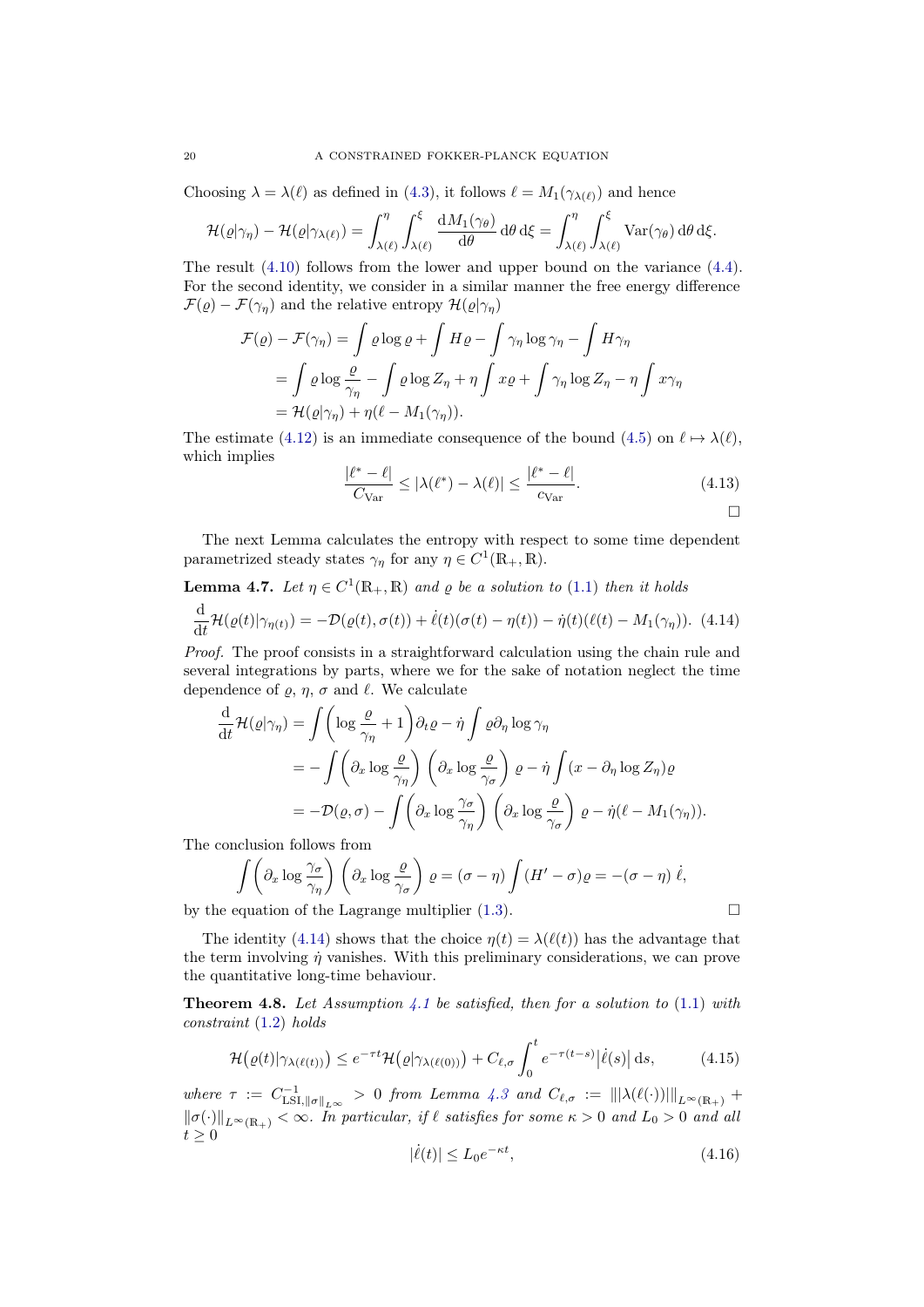it holds

$$
\mathcal{H}\big(\varrho(t)|\gamma_{\lambda(\ell(t))}\big) \leq e^{-\tau t} \mathcal{H}\big(\varrho|\gamma_{\lambda(\ell(0))}\big) + C_{\ell,\sigma} L_0 \, \frac{e^{-\tau t} - e^{-\kappa t}}{\kappa - \tau}.\tag{4.17}
$$

*Remark* 4.9. The exponential term in  $(4.17)$  is bounded by

<span id="page-20-1"></span>
$$
\frac{e^{-\tau t}-e^{-\kappa t}}{\kappa-\tau}\leq \begin{cases} \frac{e^{-\tau t}}{\kappa-\tau} & ,\kappa>\tau \\ te^{-\kappa t} & ,\kappa=\tau \\ \frac{e^{-\kappa t}}{\tau-\kappa} & ,\kappa<\tau. \end{cases}
$$

Hence, whenever  $\tau < \kappa$ , it holds for an explicit  $C = C(\tau, \kappa, L_0, C_{\ell, \sigma})$  the bound

$$
\mathcal{H}\big(\varrho(t)|\gamma_{\lambda(\ell(t))}\big)\leq e^{-\tau t}\big(\mathcal{H}\big(\varrho|\gamma_{\lambda(\ell(0))}\big)+C\big).
$$

*Proof.* We have from [\(4.8\)](#page-17-2) in Lemma [4.4](#page-17-0) that  $\|\sigma\|_{L^{\infty}(\mathbb{R}_+)} < \infty$ , which by Lemma [4.3](#page-16-2) implies that there is a uniform constant  $\tau := C^{-1}_{\text{LSI},\|\sigma\|_{L^{\infty}}}$  such that  $\tau \mathcal{H}(\varrho|\gamma_{\sigma}) \leq$  $\mathcal{D}(\rho, \sigma)$  for all  $|\sigma| \leq M$ . Moreover, the bi-Lipschitz estimate [\(4.5\)](#page-16-1) on  $\lambda$  and since  $\ell \in L^{\infty}(\mathbb{R}_+)$  by Assumption [4.1,](#page-15-4) we also get  $\|\lambda(\ell(\cdot))\|_{L^{\infty}(\mathbb{R}_+)} < \infty$ . Hence, the constant  $C_{\ell,\sigma} < \infty$  is well-defined.

With these preliminary considerations we apply Lemma [4.7](#page-19-2) with the choice  $\eta(t)$  =  $\lambda(\ell(t))$  with  $\lambda$  defined implicitly in [\(4.3\)](#page-15-6) of Proposition [4.2](#page-15-1) and note that the last term in [\(4.14\)](#page-19-1) vanishes, since  $\ell(t) = \lambda(\gamma_{\lambda(t)})$  by definition. By neglecting for brevity the explicit time dependence in the notation, we calculate

$$
\frac{\mathrm{d}}{\mathrm{d}t} \mathcal{H}(\varrho|\gamma_{\lambda(\ell)}) = -\mathcal{D}(\varrho, \sigma) + \dot{\ell}(\sigma - \lambda(\ell))
$$
\n
$$
\leq -\tau \mathcal{H}(\varrho|\gamma_{\sigma}) + \dot{\ell}(\sigma - \lambda(\ell))
$$
\n
$$
\leq -\tau \mathcal{H}(\varrho|\gamma_{\lambda(\ell)}) + C_{\ell, \sigma}|\dot{\ell}|.
$$

Integrating this equation gives [\(4.15\)](#page-19-3), which after using [\(4.16\)](#page-19-4) yields [\(4.17\)](#page-20-1).  $\Box$ 

There are several possible reformulations of the statement. First, we investigate the convergence of the free energy difference  $\mathcal{F}(\rho) - \mathcal{F}(\gamma_{\sigma^*})$ , which is related to the relative entropy  $\mathcal{H}(\rho|\gamma_{\sigma^*})$ .

<span id="page-20-0"></span>Corollary 4.10. Under the exponential convergence Assumption [\(4.16\)](#page-19-4) on  $\ell$ , it follows

$$
\mathcal{H}(\varrho(t)|\gamma_{\sigma^*}) \le e^{-\tau t} \mathcal{F}(\varrho^0) + L_0 C_{\ell, \sigma} \frac{e^{-\tau t} - e^{-\kappa t}}{\kappa - \tau} + \frac{C_{\text{Var}} L_0^2}{2c_{\text{Var}}^2 \kappa^2} e^{-2\kappa t}
$$
(4.18)

as well as

$$
\left|\mathcal{F}(\varrho(t)) - \mathcal{F}(\gamma_{\sigma^*}) - \mathcal{H}(\varrho(t)|\gamma_{\sigma^*})\right| \le \frac{|\sigma^*|L_0}{\kappa} e^{-\kappa t}
$$
\n(4.19)

Remark 4.11. The convergence in relative entropy also implies convergence the L<sup>1</sup>-norm via the classical Csiszár-Kullback-Pinsker inequality: For all  $\rho, \gamma \in \mathcal{P}(\mathbb{R})$ holds

<span id="page-20-3"></span><span id="page-20-2"></span>
$$
\int |\varrho(x) - \gamma(x)| \, \mathrm{d}x \le \sqrt{2\mathcal{H}(\varrho|\gamma)}.
$$

Hence, we have for instance in the case of  $\tau < \kappa$ 

$$
\int |\varrho(t,x) - \gamma_{\sigma^*}(x)| \,dx \le \sqrt{2\mathcal{H}(\varrho(t)|\gamma_{\sigma^*})} \le Ce^{-\frac{\tau}{2}t},
$$

for some  $C$  explicitly given in terms of the constants on the right hand side of  $(4.18)$ .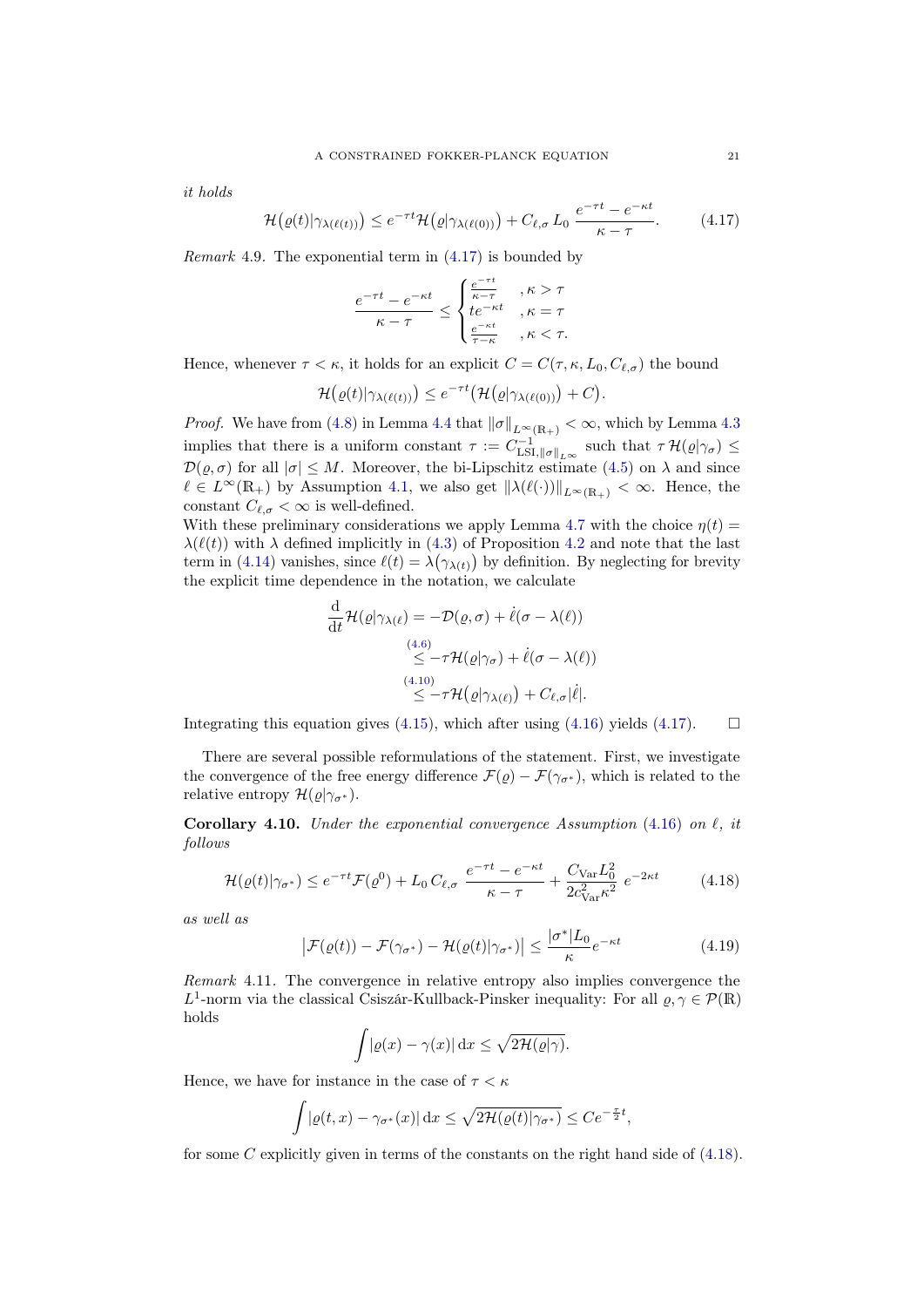*Proof.* Let us start by using the comparison [\(4.12\)](#page-18-1) to estimate  $\mathcal{H}(\varrho|\gamma_{\lambda(\ell)})$  from above by  $\mathcal{H}(\varrho|\gamma_{\sigma^*})$ . Then, we can conclude [\(4.18\)](#page-20-2) from the convergence assumption [\(4.16\)](#page-19-4) implying

$$
|\ell^* - \ell(t)| \leq \frac{L_0}{\kappa} e^{-\kappa t}.
$$

On the other hand, we can use the comparison [\(4.11\)](#page-18-2) for free energy difference  $\mathcal{F}(\varrho) - \mathcal{F}(\gamma_{\sigma^*})$  and the relative entropy relative entropy  $\mathcal{H}(\varrho|\gamma_{\sigma^*})$ , which yields the identity

$$
|\mathcal{F}(\varrho)-\mathcal{F}(\gamma_{\sigma^*})-\mathcal{H}(\varrho|\gamma_{\sigma^*})|=|\sigma^*||\ell-\ell^*|.
$$

Hence, for all t and by the convergence assumption [\(4.16\)](#page-19-4) on  $\ell$  follows [\(4.19\)](#page-20-3).  $\Box$ 

To obtain a convergence statement for the Lagrange multiplier, we introduce the weighted Csiszár-Kullback-Pinsker inequality due to [\[5\]](#page-24-16).

<span id="page-21-1"></span>Lemma 4.12 (Weighted Csiszár-Kullback-Pinsker inequality [\[5,](#page-24-16) Theorem 2.1]). Let  $\varrho, \gamma \in \mathcal{P}_2(\mathbb{R}_+)$  be absolutely continuous. Let  $w : \mathbb{R}_+ \to \mathbb{R}_+$  be such that  $C_w := \int e^{w^2} d\gamma < \infty$ . Then, it holds

$$
\int w|\varrho - \gamma| \le \sqrt{2(1 + \log C_w)\mathcal{H}(\varrho|\gamma)}.
$$

The weighted Csiszár-Kullback-Pinsker inequality allows to compare  $(\sigma - \sigma^*)$ with the relative entropy  $\mathcal{H}(\varrho|\gamma_{\lambda(\ell)}).$ 

<span id="page-21-0"></span>**Corollary [4.1](#page-15-4)3.** Under Assumption 4.1 holds for all  $t > 0$  and for a constant C depending on the potential  $H$  and the constants in Assumption [4.1](#page-15-4) the estimate

$$
(\sigma(t) - \sigma^*)^2 \leq C \mathcal{H}(\varrho(t)|\gamma_{\lambda(\ell(t))}) + 4|\dot{\ell}(t)|^2 + \frac{2}{c_{\rm Var}^2}|\ell(t) - \ell^*|^2.
$$

In particular, under the exponential convergence Assumption [\(4.16\)](#page-19-4) on  $\ell$  with  $\kappa > \tau$ it follows for some explicit constant  $\ddot{C}$ 

$$
(\sigma(t) - \sigma^*)^2 \le \tilde{C} e^{-\tau t}.
$$

*Proof.* It is sufficient to estimate the difference  $(\sigma - \lambda(\ell))^2$  and  $(\lambda(\ell) - \sigma^*)$ . Let us note, that for all  $\eta \in \mathbb{R}$  it holds the identity

$$
0 = \int \partial_x \gamma_\eta(x) dx = \int (H' - \eta) d\gamma_\eta.
$$

Hence,  $\eta = \int H' d\gamma_{\eta}$  and together with the definition [\(1.3\)](#page-0-2) of  $\sigma$  follows that

$$
(\sigma - \lambda(\ell))^2 \le 2\left(\int |H'| \left|\varrho - \gamma_{\lambda(\ell)}\right|\right)^2 + 2|\dot{\ell}|^2.
$$

Assumption [4.1](#page-15-4) implies that there exists  $C_H$  such that  $|H'(x)| \leq C_H(1+|x|)$ for all  $x \in \mathbb{R}$ . By choosing  $w := \min\{c_{H,+}, c_{H,-}\}/2 \ (1 + |x|)$  with  $c_{H,+}$  from Assumption [4.1,](#page-15-4) we obtain since  $|\lambda(\ell)| \leq \lambda(0) + ||\ell||_{L^{\infty}}/c_{\text{Var}} =: M$  that there exists  $C_M$  such that  $\int e^{w^2} d\gamma_{\lambda(\ell)} \leq C_M$ . Hence, we can apply Lemma [4.12](#page-21-1) and obtain

$$
\left(\int \left|H'\right|\left|\varrho-\gamma_{\lambda(\ell)}\right|\right)^2 \leq \frac{8C_H^2}{\min\{c_{H,+}^2,c_{H,-}^2\}}(1+\log C_M)\mathcal{H}\big(\varrho|\gamma_{\lambda(\ell)}\big).
$$

It remains to estimate  $(\lambda(\ell) - \sigma^*)$ , which immediately follows from the bi-Lipschitz estimate [\(4.13\)](#page-19-5) by noting that  $\sigma^* = \lambda(\ell^*$  $\Box$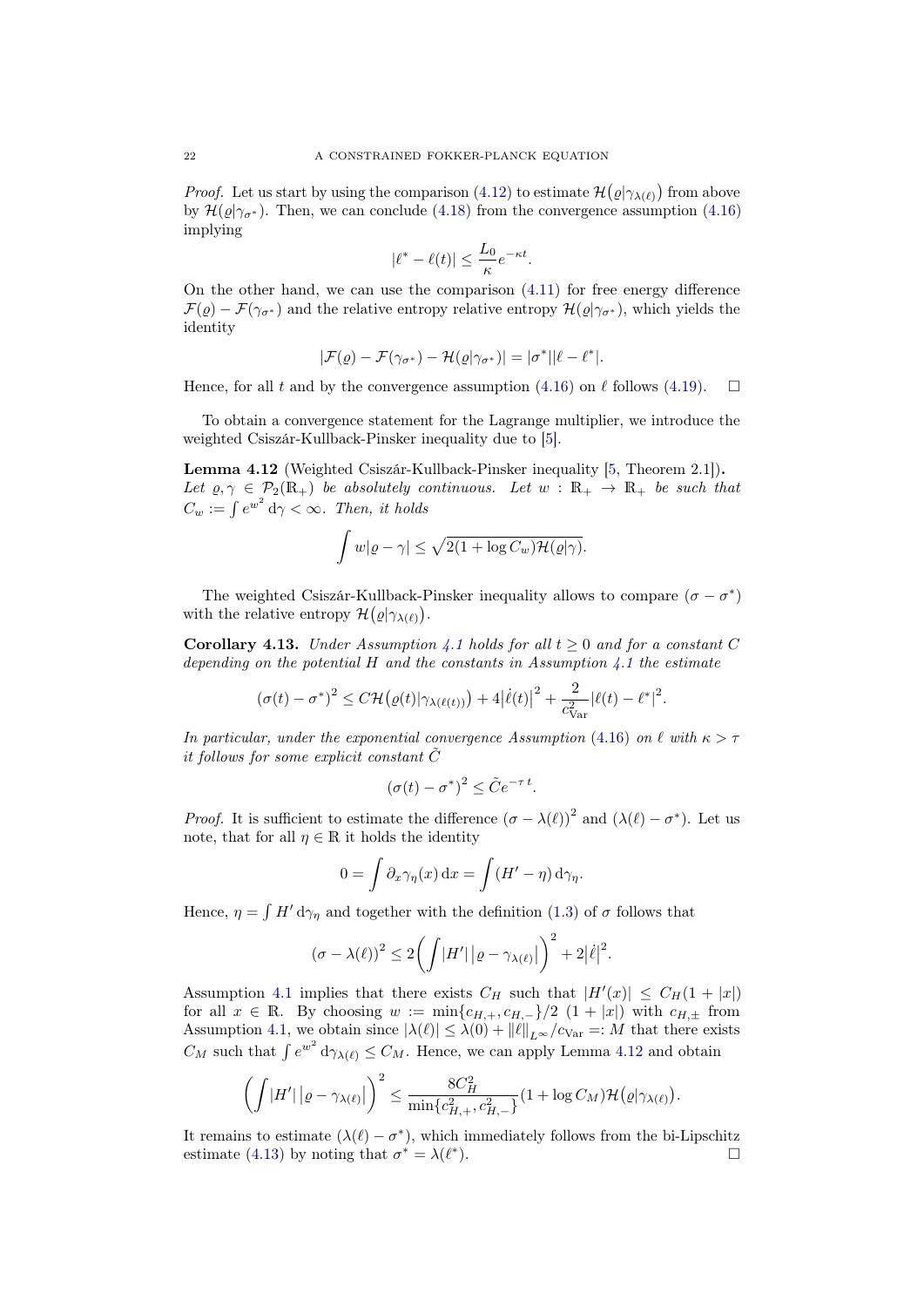<span id="page-22-0"></span>4.3. Rate of convergence in dependence on  $\nu$ . In this section, we outline how the results of the previous section can describe the behaviour of the system in different regimes. Let us include again the dependence on the viscosity parameter  $\nu^2$ in the equation as stated in [\(1.1\)](#page-0-0) but keep the time scale  $\tau = 1$ .

Let us incorporate the  $\nu^2$  dependence in to the local equilibrium states by defining

$$
\gamma_{\sigma,\nu}(x) := \frac{1}{Z_{\sigma,\nu}} \exp\left(-\frac{H(x) - \sigma x}{\nu^2}\right) \quad \text{with} \quad Z_{\sigma,\nu} := \int \exp\left(-\frac{H(x) - \sigma x}{\nu^2}\right) dx. \tag{4.20}
$$

Moreover, let us describe the potential  $H$  in more detail. The quadratic growth  $(4.1)$ of Assumption [\(4.1\)](#page-15-4) implies that the spinodal region is finite, that is

<span id="page-22-1"></span> $\Omega := \{x : H''(x) \leq 0\}$  satisfies  $|\Omega| < \infty$ .

Let us for the sake of simplicity of the presentation assume that  $H$  does not have flat pieces, i.e.  $\{x : H''(x) = 0\}$  is a null set.

It is possible to deduce the scaling of the constants  $c_{\text{Var},\nu}$  and  $C_{\text{Var},\nu}$  defined analogously as in [\(4.4\)](#page-15-5) and it holds

$$
c_{\text{Var},\nu} = \inf_{\eta \in \mathbb{R}} \text{Var}_{\gamma_{\eta,\nu}} \gtrsim \nu^2 \quad \text{and} \quad C_{\text{Var},\nu} = \sup_{\eta \in \mathbb{R}} \text{Var}_{\gamma_{\eta,\nu}} \lesssim \nu^2 + |\Omega|.
$$

Theorem [4.8](#page-19-0) shows that the exponential rate of convergence is determined by the logarithmic Sobolev constant as defined in  $(4.6)$  and we need a  $\nu$ -dependent analysis for it. To do so, we introduce the set

 $\Sigma = \{ \sigma \in \mathbb{R} : H'(\cdot) = \sigma \text{ has more than one solution} \}.$ 

The quadratic growth assumption [\(4.1\)](#page-15-2) on H implies once more that  $|\Sigma| < \infty$ . Hence, in the case  $\sigma \in \Sigma$  the function  $H_{\sigma}(x) = H(x) - \sigma x$  is a multiwell potential. That is, there is a finite set of points  $\{X_i(\sigma)\}_{i=0}^M$  and we can w.l.o.g. assume that  $X_0(\sigma)$  is a global minimum. Then the potential posses an energy barrier defined as the largest energy difference between any local minima and the global minimum, that is for  $\sigma \in \Sigma$ 

$$
\Delta H_{\sigma} := \inf_{\varphi \in C([0,1],\mathbb{R})} \sup_{t \in [0,1]} \Big\{ H_{\sigma}(\varphi(t)) - H_{\sigma}(\varphi(0)) : \varphi(0) \in \{X_i(\sigma)\}_{i=1}^M, \varphi(1) = X_0(\sigma) \Big\}.
$$

Now, we can formulate the dependency of the logarithmic Sobolev constant on  $\nu$ .

<span id="page-22-2"></span>**Lemma 4.14** (Logarithmic Sobolev inequality ( $\nu$ -dependent)). Under Assump-tion [4.1](#page-15-4) satisfies the measure  $\gamma_{\sigma,\nu}$  from [\(4.20\)](#page-22-1) for any  $\sigma \in \mathbb{R}$  a logarithmic Sobolev inequality with constant  $C_{LSI,\nu}(\sigma) > 0$ . Here the constant  $C_{LSI,\nu}(\sigma)$  satisfies

$$
C_{\text{LSI},\nu}(\sigma) \lesssim \begin{cases} \nu^{-2} & , \sigma \notin \Sigma \\ \nu^{-2} \exp\left(\frac{\Delta H_{\sigma}}{\nu^2}\right) & , \sigma \in \Sigma. \end{cases}
$$

Moreover, if H is convex with  $H''(x) \geq k > 0$  for all  $x \in \mathbb{R}$ , it holds

$$
C_{\mathrm{LSI},\nu}(\sigma) \leq \frac{1}{k}.
$$

Proof. The results are contained in the literature. However, we have to be careful by translating the results and the scaling of  $\nu$ . In [\[19\]](#page-24-15), the following logarithmic Sobolev inequality is proven

$$
\mathcal{H}(\varrho|\gamma_{\sigma,\nu}) \leq \tilde{C}_{\mathrm{LSI},\nu}(\sigma) \int \left(\partial_x \log \frac{\varrho}{\gamma_{\sigma,\nu}}\right)^2 \mathrm{d}\varrho.
$$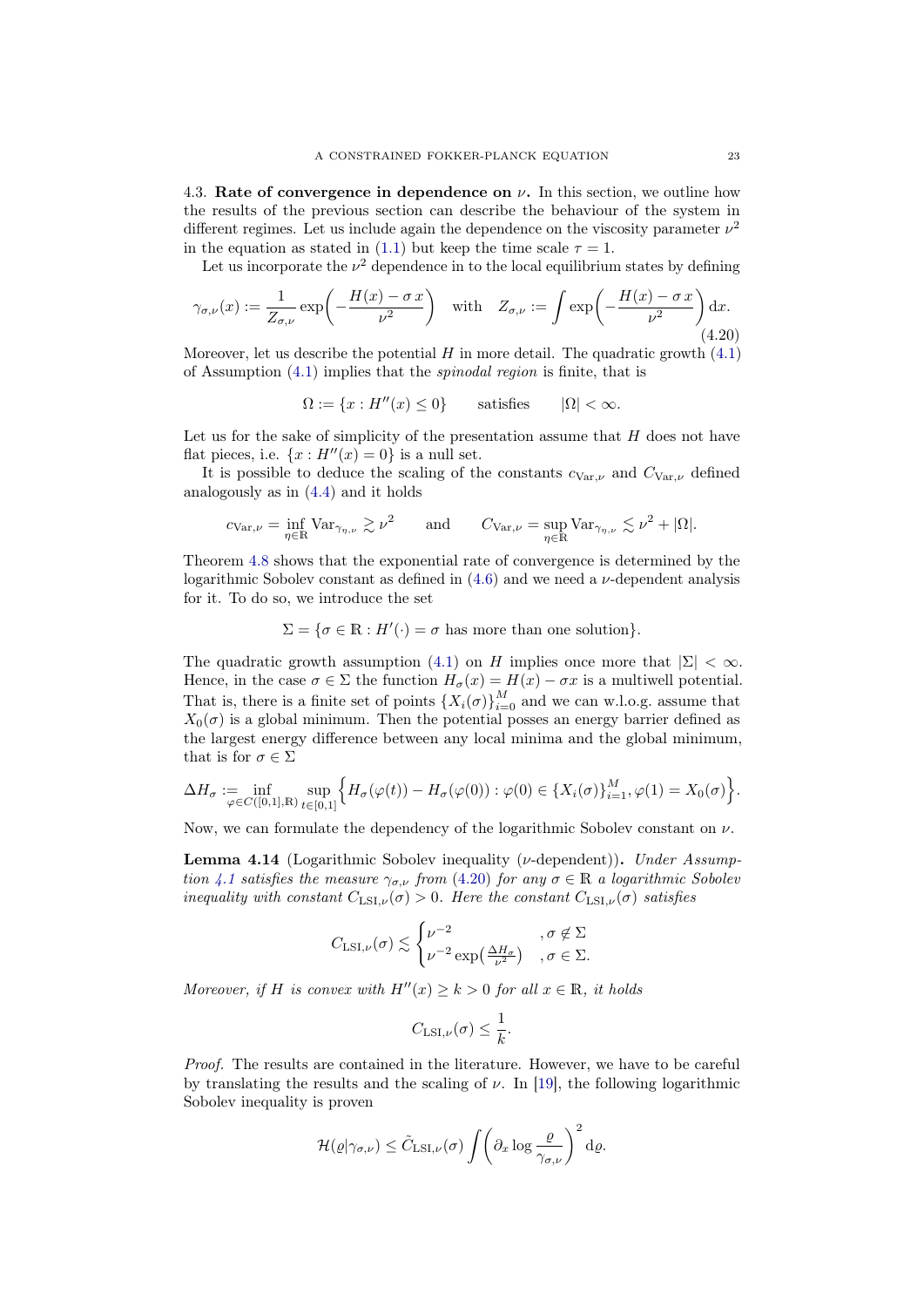By comparing [\(1.4\)](#page-1-1) and [\(1.7\)](#page-2-5) it follows that  $\nu^2 \mathcal{H}(\varrho|\gamma_{0,\nu^2}) = \mathcal{F}(\varrho)$ . Likewise, the dissipation D in [\(1.6\)](#page-1-2) comes with an additional factor  $\nu^4$  and therefore the  $\nu$ dependent logarithmic Sobolev inequality from [\(4.6\)](#page-16-3) takes the form

$$
\nu^2 \mathcal{H}(\varrho|\gamma_{\sigma,\nu}) \leq C_{\mathrm{LSI},\nu}(\sigma) \nu^4 \int \left(\partial_x \log \frac{\varrho}{\gamma_{\sigma,\nu}}\right)^2 \mathrm{d}\varrho.
$$

By comparison, we can read of  $C_{LSI,\nu}(\sigma) = \nu^{-2} \tilde{C}_{LSI,\nu}(\sigma)$ . The detailed scaling of  $\tilde{C}_{\mathrm{LSI},\nu}(\sigma)$  in  $\nu$  for the case  $\sigma \notin \Sigma$  follows from [\[19,](#page-24-15) Theorem 2.10]. The case  $\sigma \notin \Sigma$ is content of  $[19, Corollary 2.17]$  $[19, Corollary 2.17]$ . Finally, the convex case follows as in Lemma [4.3,](#page-16-2) by taking the rescaled Hamiltonian  $H/\nu^2$  into account.

With Lemma [4.14](#page-22-2) we can now conclude on the different cases. For that, we assume that  $\ell$  satisfies the exponential convergence Assumption [4.16](#page-19-4) for some  $\kappa$ , which in the next statements is always assumed to be larger then  $\tau$ . Then, there exists  $\tau > 0$  and a constant  $C_0$  only depending on the initial values and  $L_0$  such that

<span id="page-23-4"></span>
$$
|\sigma(t) - \sigma^*| + \int |\varrho(t) - \gamma_{\lambda(\ell^*)}| \le C_0 \exp\left(-\frac{\tau}{2} t\right),\tag{4.21}
$$

where  $\tau = \tau(\nu)$  is given as follows

Convex case: If  $H''(x) \ge k > 0$ , then  $\tau_{\text{convex}} = k$ .

Unimodal case: If  $|\Sigma| = 0$ , then  $\tau_{\text{unimodal}} = c\nu^2$  for some  $c > 0$ .

Kramers case: If  $|\Sigma| > 0$ , then  $\tau_{\text{Kramers}} = c\nu^2 \exp\left(-\frac{\Delta H^*}{\nu^2}\right)$  for some  $c > 0$  and the  $\Delta H^* := \sup_{\sigma \in \Sigma} \Delta H_{\sigma}.$ 

Let us point out that in Kramers case, the convergence rate can be improved by also taking  $\sigma^* = \lambda(\ell^*)$  into the account. The bound [\(4.21\)](#page-23-4) allows for a selfimprovement of  $\tau_{\text{Kramers}}$  in time in the case when  $\sigma^* \notin \Sigma$ . By defining the time  $T_0(\sigma^*, \nu)$  such that  $C_0 \exp\left(-\frac{\tau_{\text{Kramers}}}{2} T_0(\sigma^*, \nu)\right) = \text{dist}(\sigma^*, \Sigma) =: d_*$ , it fol-lows from [\(4.21\)](#page-23-4) that  $\sigma(t) \notin \Sigma$  for all  $t \geq T_0(\sigma^*, \nu)$  and hence, we are back in the unimodal case. The total convergence estimate becomes

$$
|\sigma(t)-\sigma^*|+\int\bigl|\varrho(t)-\gamma_{\lambda(\ell^*)}\bigr|\leq d_0\biggl(\max\biggl\{\frac{C_0}{d_0},1\biggr\}\biggr)^{\frac{\tau_{\text{unimodal}}}{\tau_{\text{Kramers}}}}\exp\Bigl(-\frac{\tau_{\text{unimodal}}}{2}t\Bigr).
$$

The estimate shows, that at least in the case of sufficiently well-prepared initial values such that  $C_0 \leq \text{dist}(\sigma^*, \Sigma)$ , the convergence rate is not exponentially small but behaves linear in  $\nu^2$ . The reason is, that the a priori estimates on the Lagrange multiplier does ensure, that the effective potential  $H_{\sigma}$  has always a unimodal structure.

Acknowledgment. B.N. and A.S. acknowledge support through the CRC 1060 The Mathematics of Emergent Effects at the University of Bonn that is funded through the German Science Foundation (DFG).

## **REFERENCES**

- <span id="page-23-2"></span>[1] L. Ambrosio, N. Gigli, and G. Savaré. Gradient Flows in Metric Spaces and in the Space of Probability Measures. Lectures in Mathematics ETH Zürich. Birkhäuser-Verlag, Basel, 2005.
- <span id="page-23-0"></span>[2] L. Ambrosio, G. Savaré, and L. Zambotti. Existence and stability for Fokker-Planck equations with log-concave reference measure. Probability Theory and Related Fields, 145(4):517-564, 2009.
- <span id="page-23-3"></span>[3] A. Arnold, P. Markowich, G. Toscani, and A. Unterreiter. On convex Sobolev inequalities and the rate of convergence to equilibrium for Fokker-Planck type equations. Communications in Partial Differential Equations, 26(1-2):43–100, 2001.
- <span id="page-23-1"></span>[4] J.-D. Benamou and Y. Brenier. A computational fluid mechanics solution to the Monge-Kantorovich mass transfer problem. Numer. Math., 84(3):375–393, 2000.